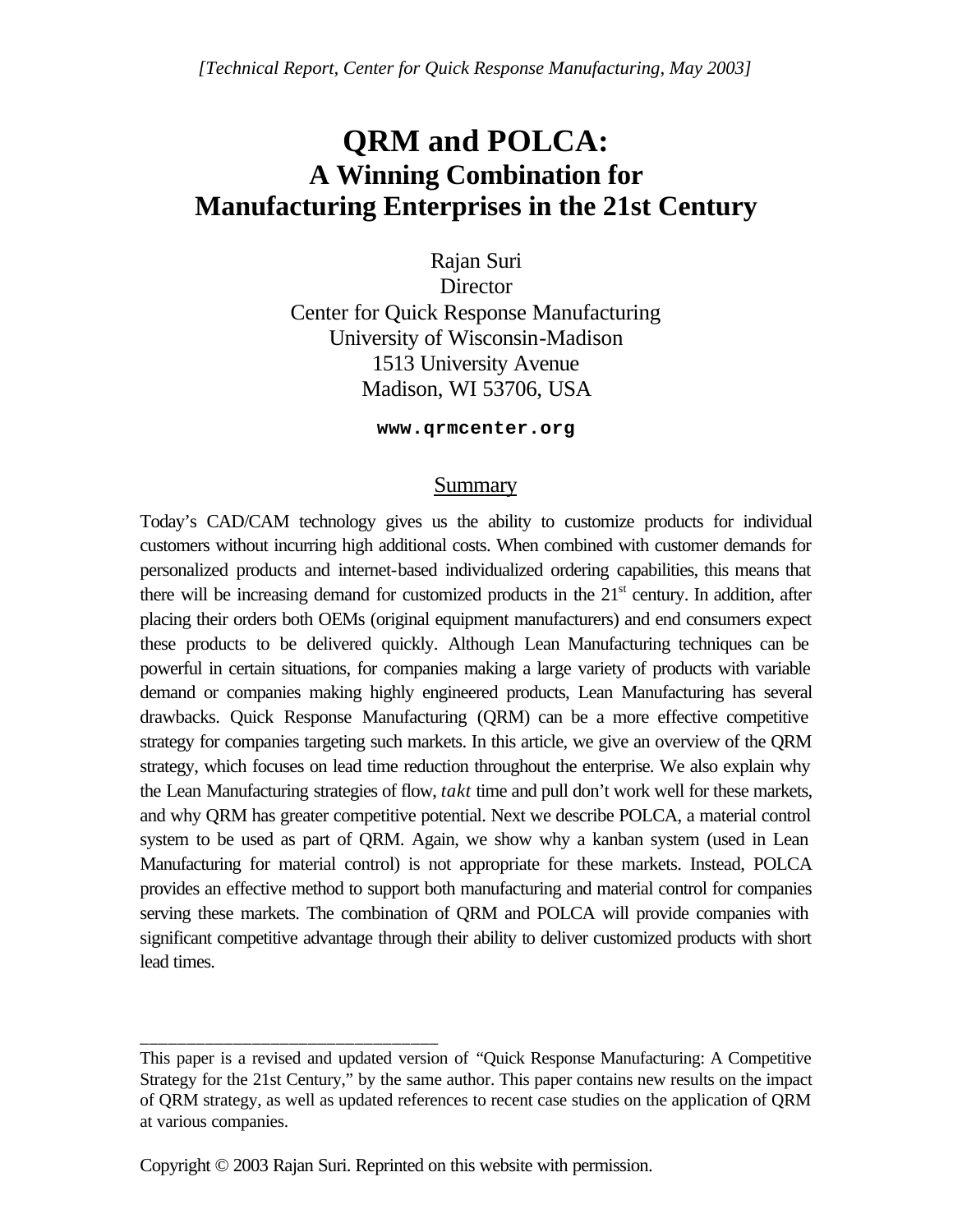## 21st Century Markets Are Here

In the past few years we have seen a rapid growth in the number of options provided by manufacturers to their customers. Even beyond providing pre-specified options though, is the fact that today's CAD/CAM technology has given companies the ability to custom-engineer and then manufacture products for individual clients without incurring the high additional costs that such customization would have required two decades ago. Along with this has come the power of the internet, which allows customers to easily view many different options and select from them, often even having the ability to specify additional choices that may require engineering. All of these developments mean that there will be increasing demand for customized products in the  $21<sup>st</sup>$  century. In the rest of the article, we shall use the terms " $21<sup>st</sup>$  century markets" to refer to markets that require a large variety of products and have variable demand for each type of product, and/or markets that require custom-engineered products. In addition to these characteristics of 21st century markets is the fact that customers today (both OEMs and end consumers) expect products to be delivered with a much shorter lead time than was acceptable in the past.

In their attempts to cope with this changing market scenario, executives in manufacturing corporations have been seeking new competitive strategies. While today's world abounds with new acronyms and business strategies, one strategy that has become popular recently is Lean Manufacturing. Actually, Lean is based on the Japanese just-in-time (JIT) manufacturing techniques, which have now been described and popularized under the name of "Lean Manufacturing" (Womack et al., 1990; Womack and Jones, 1996). Although Lean has produced impressive results in many companies and is certainly an effective strategy, we will show that to serve 21st century markets effectively, Lean would have several shortcomings. In fact, the JIT strategy on which Lean is based was designed for situations with relatively stable demand and largely for replacement products (Womack and Jones, 1996). We will see that key Lean principles of flow, *takt* time, level scheduling and pull (Kanban) all break down when attempting to serve 21st century markets.

This is where Quick Response Manufacturing (QRM) comes in. QRM provides an enterprise-wide strategy that is particularly effective at serving 21st century markets (Suri, 1998). Specifically, it enables companies to dramatically shorten their lead times to deliver products for these markets, while at the same time improving product quality and reducing cost. Thus QRM provides companies with the potential for creating significant competitive advantage: such companies can progress towards serving (or even creating!) 21st century markets in their business areas and generating a growing base of satisfied customers, while their competition struggles to find cost-effective ways of dealing with the myriad of options or customizations demanded by their customers.

In this article, we give an overview of the QRM principles and explain the POLCA system. (POLCA is an acronym explained later.) We show that while manufacturing companies are trying to reduce their lead times, most managers still support policies that *increase* their company's lead time. Then we show why, for 21st century markets, Lean Manufacturing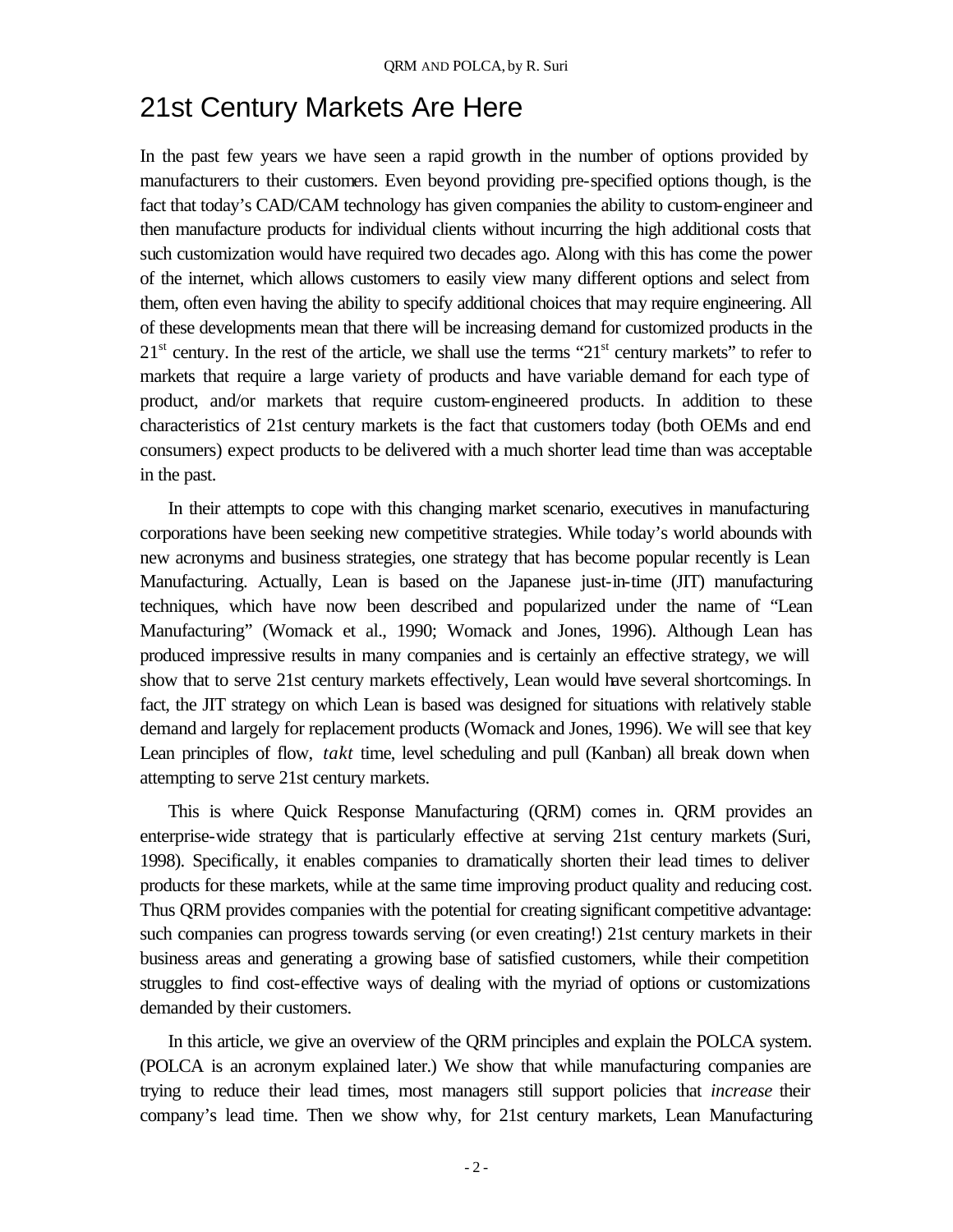principles do not work well, and QRM combined with POLCA has greater potential for creating competitive advantage. We end with the prerequisites for success in QRM implementation.

## *QRM Defined*

QRM is a company-wide strategy that pursues the reduction of lead time in all aspects of a company's operations, both internally and externally. Specifically, from a customer's point of view, QRM means responding to that customer's needs by rapidly designing and manufacturing products customized to those needs. This is the *external* aspect of QRM. Also, in terms of a company's own operations, QRM focuses on reducing the lead times for all tasks across the whole enterprise, resulting in improved quality, lower cost, and of course, quick response. This is the *internal* aspect of QRM.

In the last few years, dozens of companies have implemented QRM strategies with astounding results. Typical results include reduction in lead times of 80-95% (both in manufacturing and in office operations), reduction in product cost of 15-50%, on-time delivery performance improving from 40% to 98%, and reduction in scrap and rework by 80% or more (see the Tables later in this article, as well as the numerous case studies in three conference proceedings (Suri, 2000; Suri et al., 2001; Suri and Rath 2002).

QRM achieves these lead time reductions and other results through detailed management principles, manufacturing methods, analysis techniques and tools that use basic concepts of system dynamics, and a step-by-step methodology. In addition QRM puts a great deal of emphasis on creating the mindset of pursuing lead time reduction. We will provide an overview of all these points below.

## *Lean, Time-Based Competition, and QRM*

Later in this article we will discuss in more detail the differences between Lean and QRM, but a quick summary is provided here. Also, the idea of lead time reduction, or more generally, using *speed* to gain competitive advantage, is not new. In fact, this concept was documented by several U.S. authors (Stalk, 1988; Schmenner, 1988; Blackburn, 1991; Charney, 1991; Stalk and Hout, 1992) and became known as *time-based competition* (TBC). So we will also summarize how QRM goes beyond the original TBC strategy.

We begin by contrasting QRM with Lean:

- The driver for all the principles and strategies in QRM is reduction of lead time. In contrast the driver in JIT/Lean is waste reduction. Below we will see examples of where the QRM mindset can be more effective in 21st century markets.
- Most companies still lack the knowledge and the tools to effectively reduce their lead times. Worse still, policies are in place that are lengthening, rather than shortening, lead times. QRM devotes a substantial amount of effort in educating management and workers on why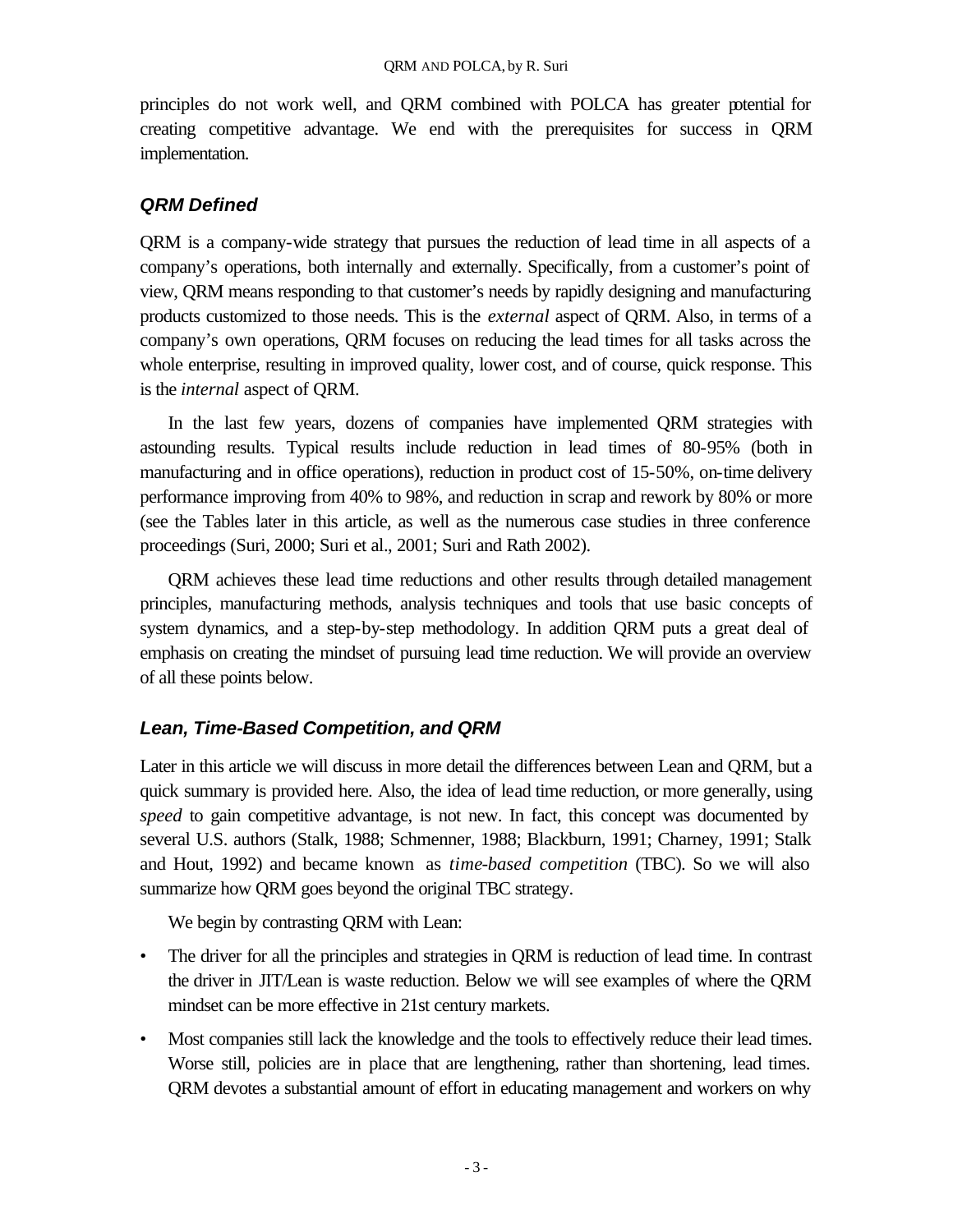these traditional policies result in long lead times, and in showing them the QRM principles that must be put in place instead.

- ORM is a company-wide strategy with implications far beyond the shop floor principles for other company areas such as office operations are clearly presented as part of the QRM philosophy.
- QRM provides rational principles and tools for lead time reduction. It uses an understanding of system dynamics, and exploits this understanding to define the best structures and policies that will reduce lead times.
- For serving 21st century markets, the Lean strategy of "pull" (Kanban) is either wasteful or breaks down altogether. For such companies, QRM provides an alternative strategy called POLCA, which combines the best features of "push" (MRP) and "pull" without their drawbacks.
- The QRM approach extends to supply management as well, and is called time-based supply management. Companies such as John Deere are finding that this can produce dramatic reductions in both supplier lead time *and* cost (see the results in Ericksen and Suri, 2001).

Now we discuss the development of QRM beyond time-based competition (TBC). TBC strategies were introduced as being applicable to any business, including banking, insurance, and hospitals. In that sense they were rather general, and details for application to manufacturing enterprises were missing. By focusing on manufacturing companies, QRM has sharpened the TBC strategy, and has also added a number of new dimensions:

- QRM has produced specific and detailed principles for a manufacturing enterprise. Indeed, QRM provides a company-wide strategy by furnishing principles that cover all major aspects of a manufacturing organization, from purchasing to sales, from engineering to accounting, from the shop floor to order processing (Suri, 1998).
- QRM pursues the relentless reduction of lead time all its principles stem from this singular driving concern. Instead of management announcing dozens of programs and acronyms, QRM enables management to present one unified message to the organization, and all policies follow from this one driving strategy.
- QRM capitalizes on fundamental principles of manufacturing system dynamics to provide insight into how you can best reorganize an enterprise to achieve quick response.
- QRM provides a whole new material planning and control approach, called POLCA, described later in this article.
- The QRM approach also takes pains to clarify the misconceptions managers have about how to achieve lead time reduction, and gives an understanding of what it takes to implement QRM to ensure lasting success. These misconceptions had not been pointed out and tackled in articles prior to our work on QRM.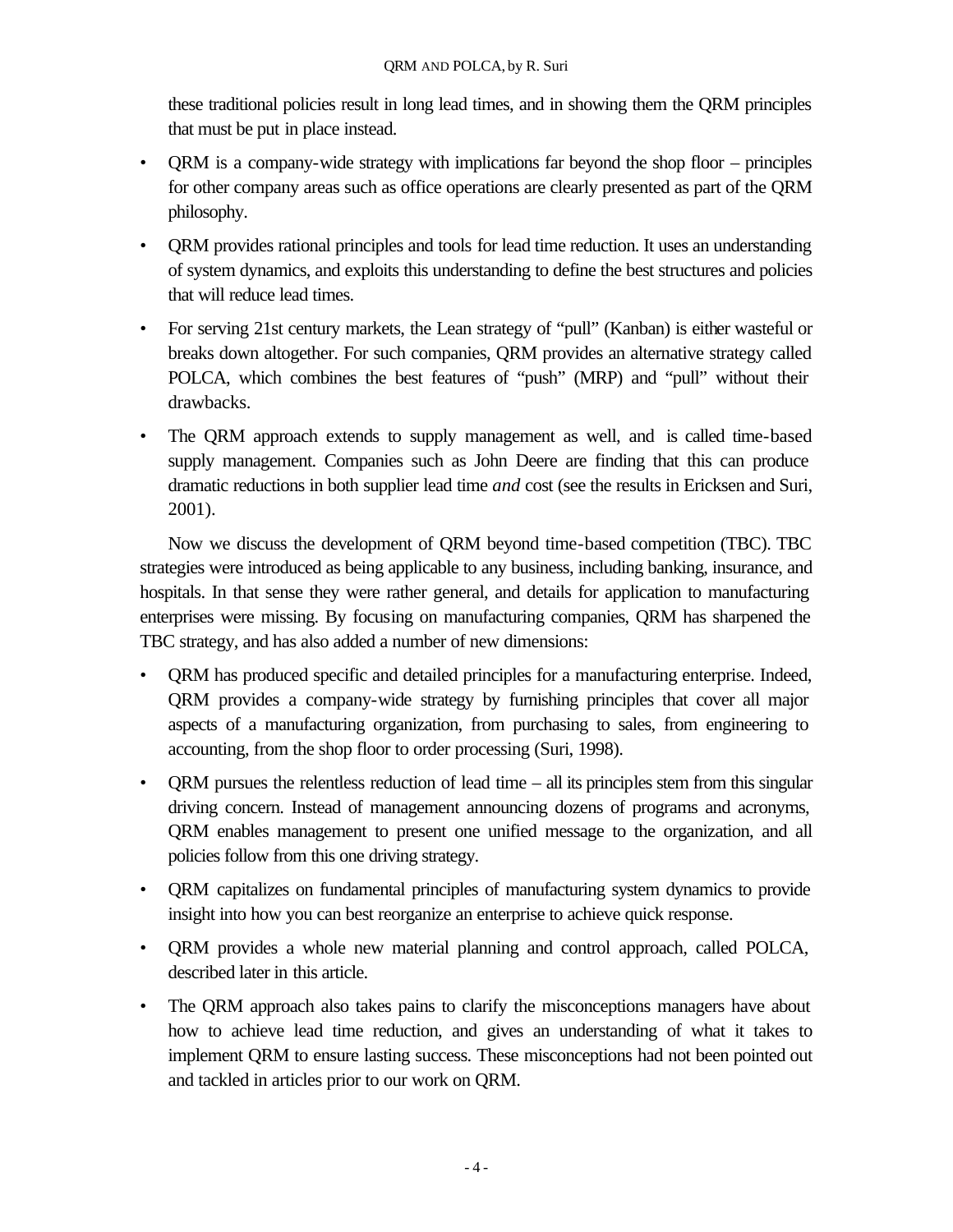To illustrate the magnitude of misconceptions that exist in industry, let us present a simple fact. A few years ago, we interviewed over 400 U.S. executives and managers in dozens of industries, and even though all of them were from firms that were trying to cut their lead times, *over 70% of the policies in use by these managers and their companies were major obstacles to lead time reduction.* Worse yet, it was not as if these managers were working on changing the policies. In most cases they had no awareness that these policies were the source of the problem. If over two-thirds of the policies in use at an average U.S. firm are preventing it from cutting its lead times, what's the chance that companies you are associated with also suffer from this malady? We now present the quiz that was given to the managers.

## Misconceptions About Implementing Quick Response

Given the manifold benefits of short lead times, most companies are attempting to improve their responsiveness. However, despite all the articles written on lead time reduction, there are many misconceptions about how to implement quick response. These misconceptions prevent successful results. Our early experiences in implementing QRM led us to develop a simple quiz which we have used to document the state of American management strategy.

Before we present the results, the reader may find it interesting to take this "QRM Quiz" (see box). If you are in industry, complete the quiz as follows. For each of the assertions in the quiz, ask yourself: "Do the key managers in my company consider this statement to be True or False?" If you are in academia, choose a company you know that is struggling with lead time reduction, and ask: "Do the key managers in that company consider this statement to be True or False?" Let's set some ground rules though, to make sure you are being completely *ruthless* in your evaluation. *You need to answer the quiz based on the policies in use at the company, not based on your own opinion of what is correct.* Take the first statement in the quiz as an example:

1. Everyone will have to work faster, harder, and longer hours, in order to get jobs done in less time. o True o False

 As you look at this, you surely think, "We all *know* that to be False. We need to work smarter, not harder." But then, ask yourself, "Does the company frequently use overtime? Does it take a lot of expediting to get jobs out on time? Do people at the company often work on weekends?" If the answer to any of these is *yes*, then it is clear that key managers in the company believe item #1 is True! Use this same probing mindset as you approach each of the remaining items.

Mark your answers in the boxes, then read on to evaluate the results.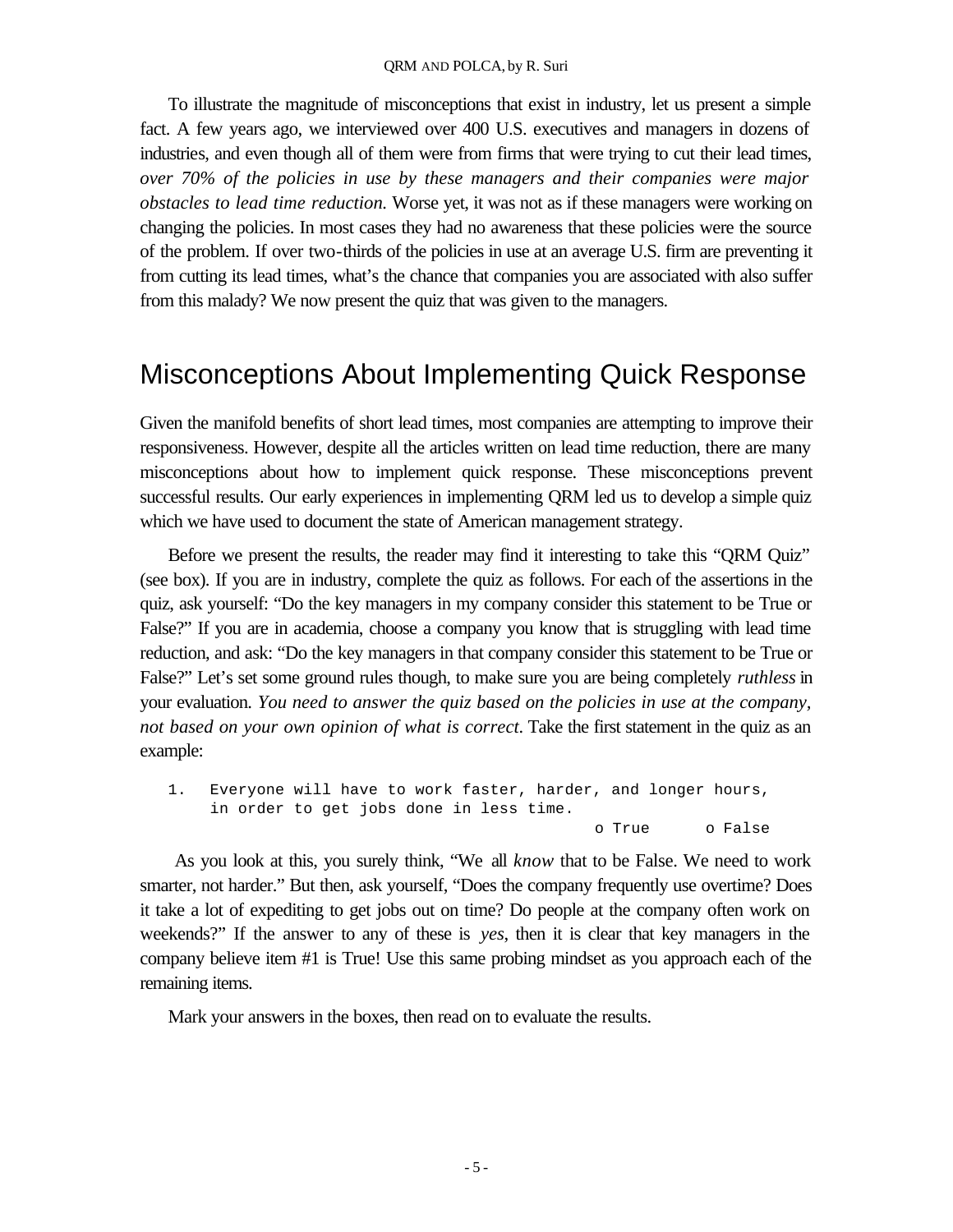#### **Quiz on Implementing QRM**

Developed by Rajan Suri Center for Quick Response Manufacturing www.qrmcenter.org

For each statement below, ask yourself: Would the key managers in my company consider this statement to be True or False? Mark your responses in the boxes, then compare them with the answers given in the text.

 1. Everyone will have to work faster, harder, and longer hours, in order to get jobs done in less time.

o True o False

 2. To get jobs out fast, we must keep our machines and people busy all the time.

o True o False

 3. In order to reduce our lead times, we have to improve our efficiencies.

o True o False

 4. We must place great importance on "on-time" delivery performance by each of our departments, and by our suppliers.

o True o False

 5. Installing a Material Requirements Planning (MRP) System will help in reducing lead times.

o True o False

 6. Since long lead time items need to be ordered in large quantities, we should negotiate quantity discounts with our suppliers.

o True o False

 7. We should encourage our customers to buy our products in large quantities by offering price breaks and quantity discounts. o True o False

 8. We can implement QRM by forming teams in each department. o True o False

9. The reason for implementing QRM is so that we can charge our customers more for rush jobs.

o True o False

10. Implementing QRM will require large investments in technology. o True o False

Copyright © 1997 R. Suri.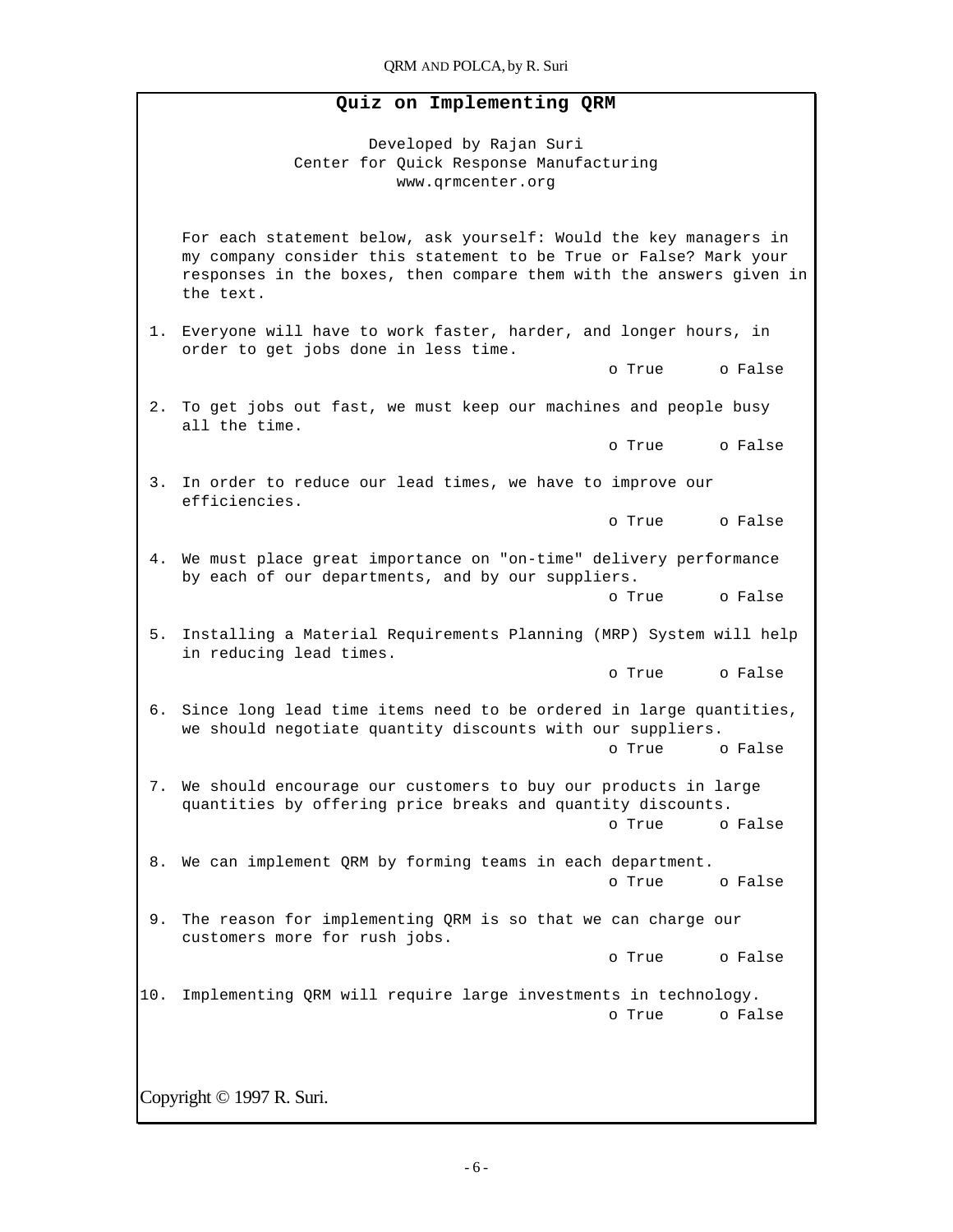#### QRM AND POLCA, by R. Suri

Now we present the answers. Our experience with dozens of QRM projects has shown the following: for successful implementation of QRM it is necessary for a company's key decisionmakers to believe that *every* assertion in the quiz is *False*! This may be obvious to the reader in some cases, such as item #1, where you know you have to find ways to work smarter. But what could be wrong with improving efficiencies (item #3)? And isn't on-time delivery (item #4) a cornerstone of every JIT program? And what about teams (item #8)? Aren't they all the rage these days, in everything from shop floor work to office operations? How could all those assertions possibly be False?

It is precisely these surprising points that we discuss briefly in this article, and cover in depth in Suri (1998). Many of these points are new, not just to practitioners in industry but also to academics.

Let us return to your own experience with the Quiz: how well did *your* chosen firm score? Give your company a score of 0 for each True and 1 for each False. Count up the number of times you checked the False box, and that is your company's score. This score is on a scale of 0 to 10, where 0 denotes a company that will have to undergo a gargantuan change to succeed at QRM, while 10 denotes a company that is a "veteran" of QRM.

In reality, most companies will score somewhere in between. Do not be surprised if your company's score is low. We have given this Quiz to hundreds of managers and employees at seminars around the U.S., and the typical score for a North American company is between 3 and 4. Interestingly, this average remains true across industry segment, from equipment manufacturers to parts suppliers and from electronics assembly firms to plastic injection molders. The score also seems to be independent of company size, with firms ranging in size from fifty employees to several thousand scoring in a similar range (Suri, 1998). In other words, 60-70% of the policies in use at North American companies are working against lead time reduction.

The peril of this situation is that not only are the wrong principles in operation, but *managers may not know* that these principles are wrong. More important than the correct response to each Quiz item, however, is an in-depth understanding of *why* it is the correct response, as well as the numerous issues that must be addressed to change from the current way of operation to the QRM way. Only when management clearly understands the basis for each QRM principle can it lead the organization along the QRM journey.

Next we give an overview of the reasoning behind the correct answers to the QRM Quiz. Then we will focus the remainder of the article on the POLCA strategy for material control.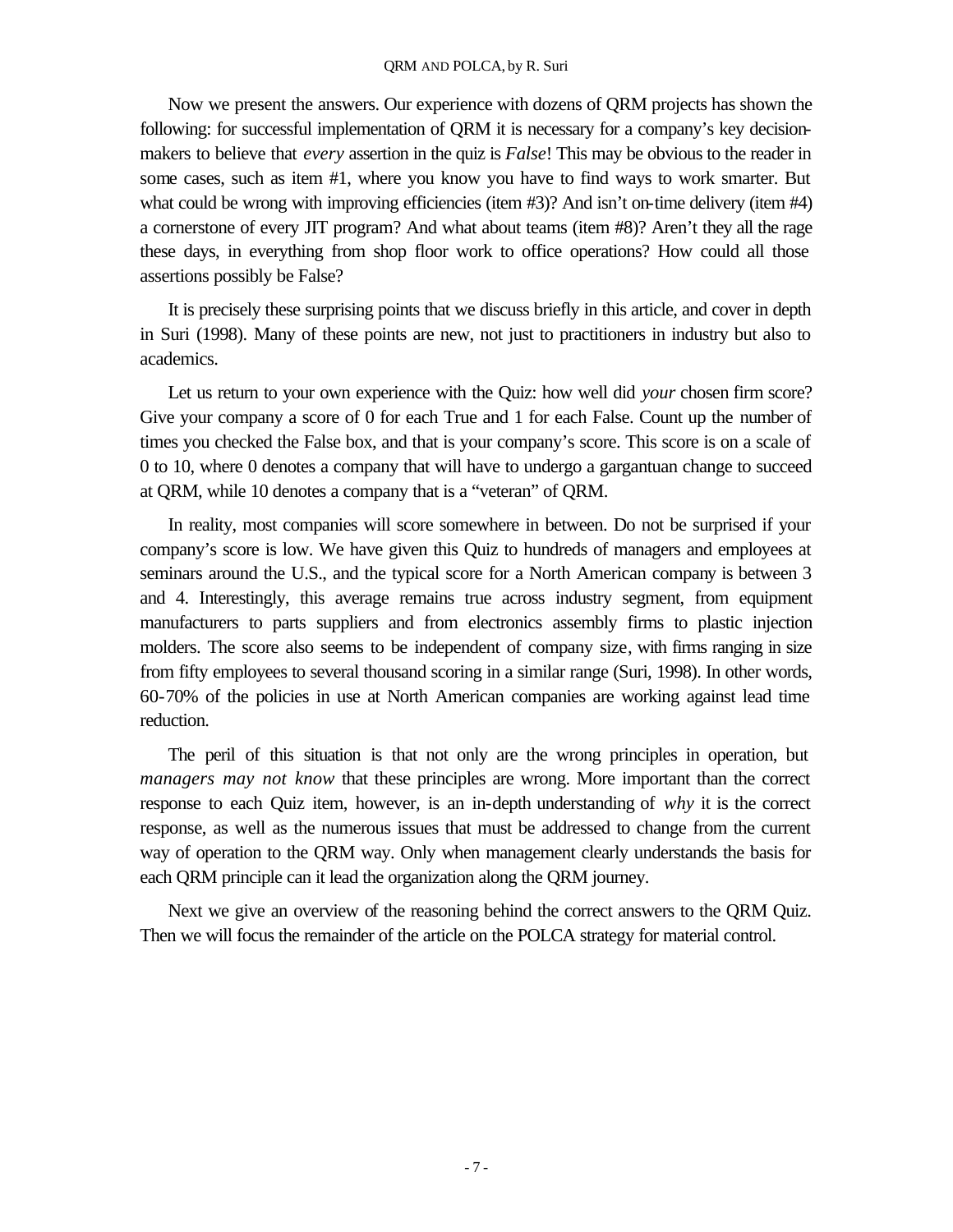# Overview of QRM Principles

This section provides a summary of the 10 QRM principles that must replace the 10 traditional beliefs presented in the quiz. Space does not permit us to provide detailed case studies and examples to argue and illustrate all the points. Nevertheless, we hope that the discussion here will stimulate the reader to read the additional details in Suri (1998).

Traditional Belief #1*: Everyone will have to work faster, harder and longer hours, in order to get jobs done in less time.*

QRM Principle #1*: Find whole new ways of completing a job, with the focus on lead time minimization.*

To see the importance of this focus, refer to Figure 1 which shows the typical progress of an order through a company. The figure shows the "touch time" when someone is actually working on the job, compared with the elapsed time. We can see that touch time accounts for just 2.5 out of the 34 days. The rest of the time is the "white space" in the diagram, where nothing is happening to the job. Traditional approaches focus on reducing the touch time (gray space), while the QRM approach focuses on reducing the total elapsed time.



**Figure 1. Comparison of Cost-Based and Time-Based (QRM) Approaches**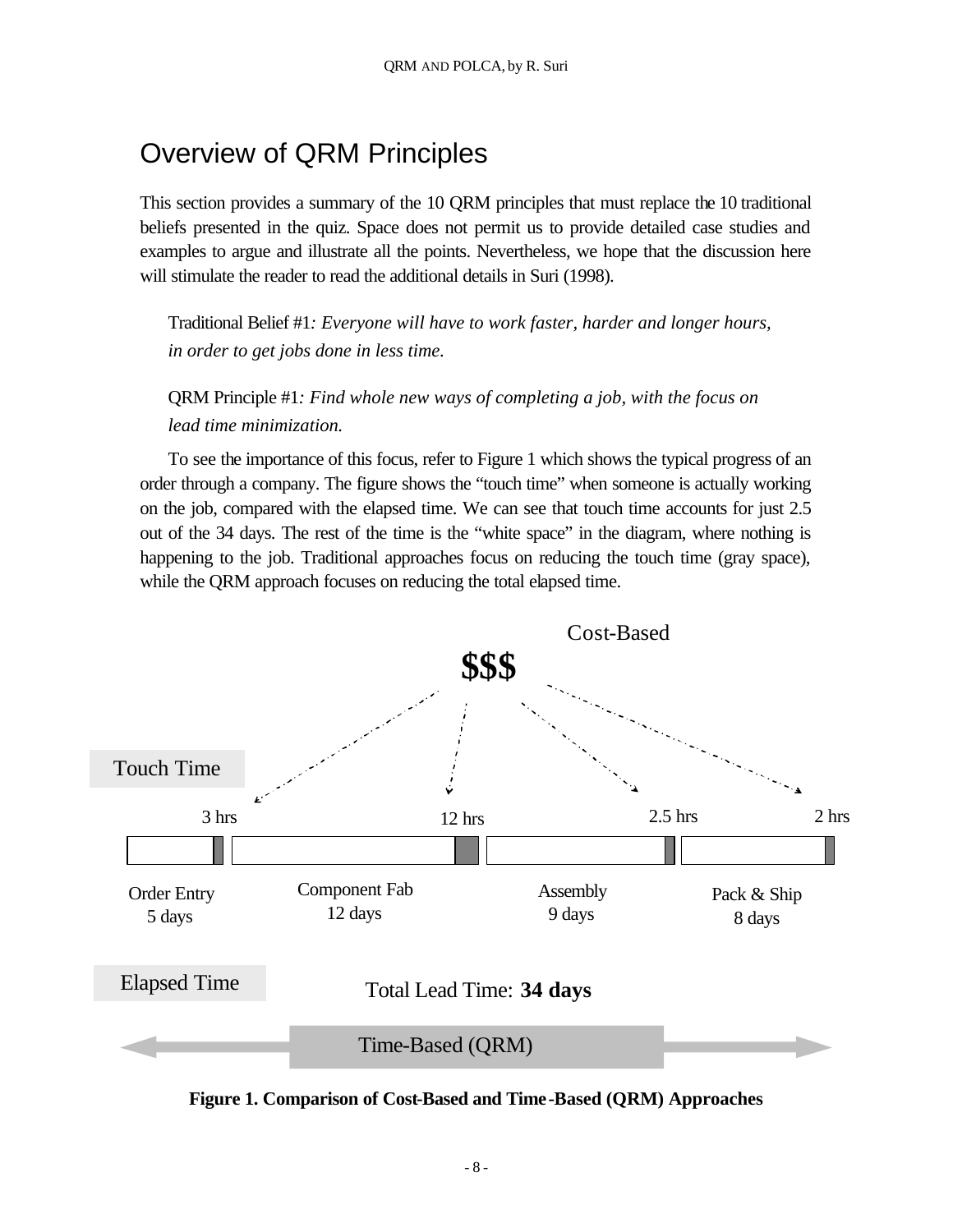However, our organizations are not designed to manage this total elapsed time. *Organizational structures, accounting systems, and reward systems are based on managing large scale operations and minimizing local cost*. For example, in many situations, in order to reduce the white space, we may need to *increase* the gray space. An example of this is running smaller batches, which reduce the queuing and waiting, but require more setups. However, traditional measurement systems will indicate that increasing the gray space is bad (e.g. they predict an increase in standard cost or a reduction in efficiency for that department). The problem is that traditional measurement systems do not recognize the "cost of the white space". Long lead times result in many additional activities and costs at various levels of an organization, resulting in a substantial addition to the overhead costs. Conversely, significant reductions in lead time can shrink or even eliminate many overhead activities and costs (see Table 1.) Put in concrete terms, a dollar more in labor or machine costs might save tens of dollars in overhead costs. Unfortunately, our accounting systems will not predict this, since there is no direct tie between lead time reduction and overhead reduction in any accounting system. So, as part of its education for management, QRM theory explains that it may be justifiable to increase the gray space if it leads to a substantial reduction in the white space.

### **Table 1: Examples of Organizational Waste Due to Long Lead Times**

These are examples of activities and costs that are incurred today, but would shrink or be eliminated if lead times were reduced substantially:

- Expediting of hot jobs or late orders: – Requires Systems, Air Freight, People, even Top Management time
- Production Meetings required to change and update priorities
- Overtime costs for trying to speed up late jobs
- Time spent by Sales, Planning, and other Departments to develop and update forecasts
- WIP and Finished Goods holding costs, including space
- Obsolescence of parts made to forecast but not used
- Quality problems not detected till much later; lots of rework or scrap
- Opportunity for:
	- Order changes or even cancellations
	- Feature and scope creep
	- Loss of sales to competition
- Sales time devoted to expediting and explaining delays to customer
- Complex systems required to manage the dynamic environment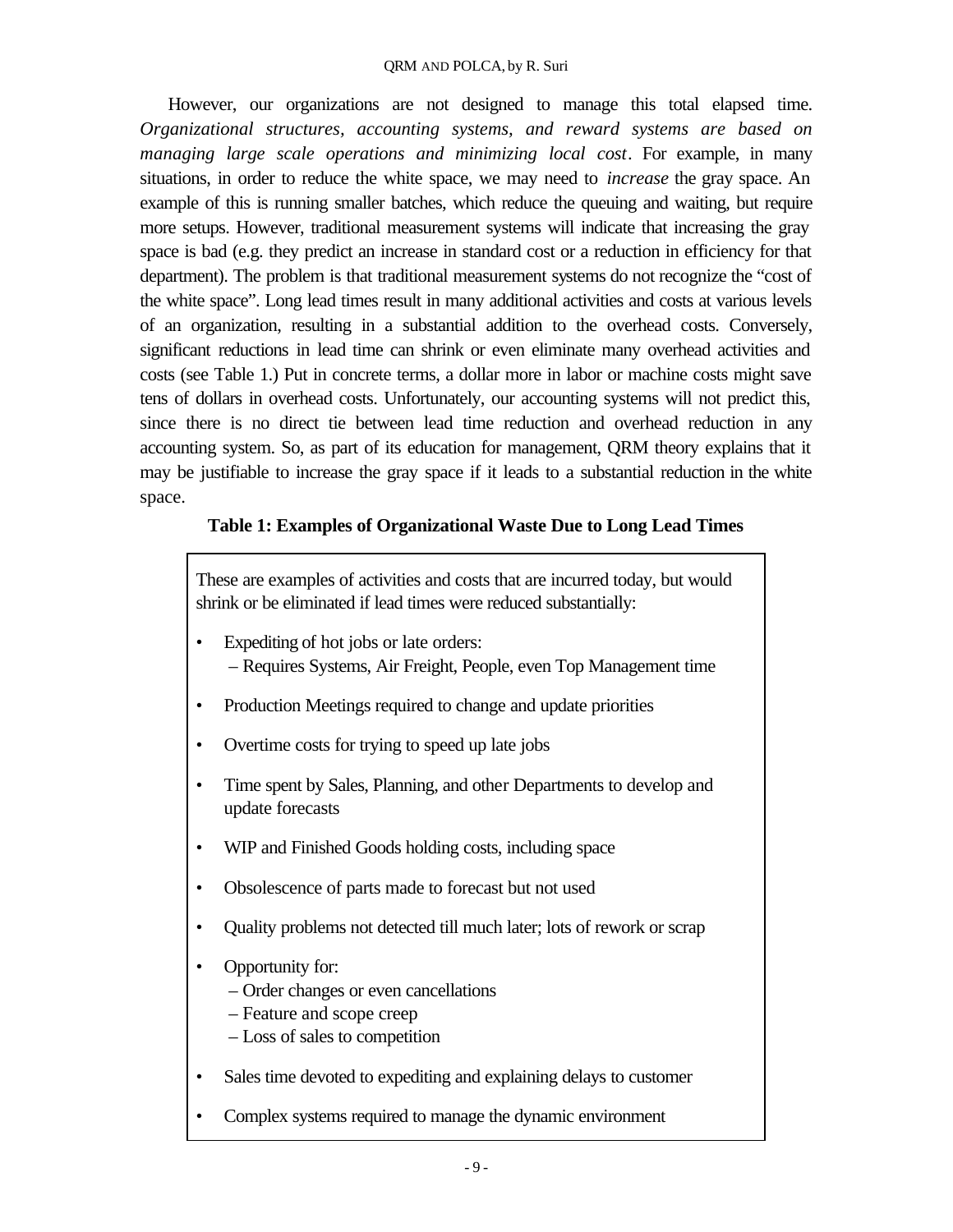Another legacy of scale/cost based management systems, and the greatest enemy of QRM efforts, is the functional organization with specialized departments. Along with this comes the *Response Time Spiral.* This is an increasing spiral of lead times that results from scale/costbased management systems (see Figure 2). In essence, the functional department structure requires organizations to plan for sufficient lead time for jobs to make their way through the company. As this lead time is often quite long, there are always "hot jobs" required in less than the normal lead time. These jobs push aside the regular jobs, which get delayed, so the planning organization decides to use even longer lead times in its planning. And so the spiral grows.



#### **Figure 2. The Response Time Spiral for a Make-to-Order Company**

To understand the spiral, start at the top box ("Long Lead Times") and follow the arrows and descriptions. Each time around the spiral, lead times get longer and the other problems get exacerbated. Similar Response Time Spirals occur in Make-to-Stock and Engineer-toorder companies, see Suri (1998).

What QRM teaches instead, is that you need to take time out of the system, not allow more time in the system. But that requires substantial reorganization. Taking time out of the system requires completely rethinking how you organize production, materials supply, and white collar work. The result is a cellular organization, both in the office and the shop floor, with each cell aimed at a focused target market segment, along with a new approach to materials planning and control, and new supplier strategies.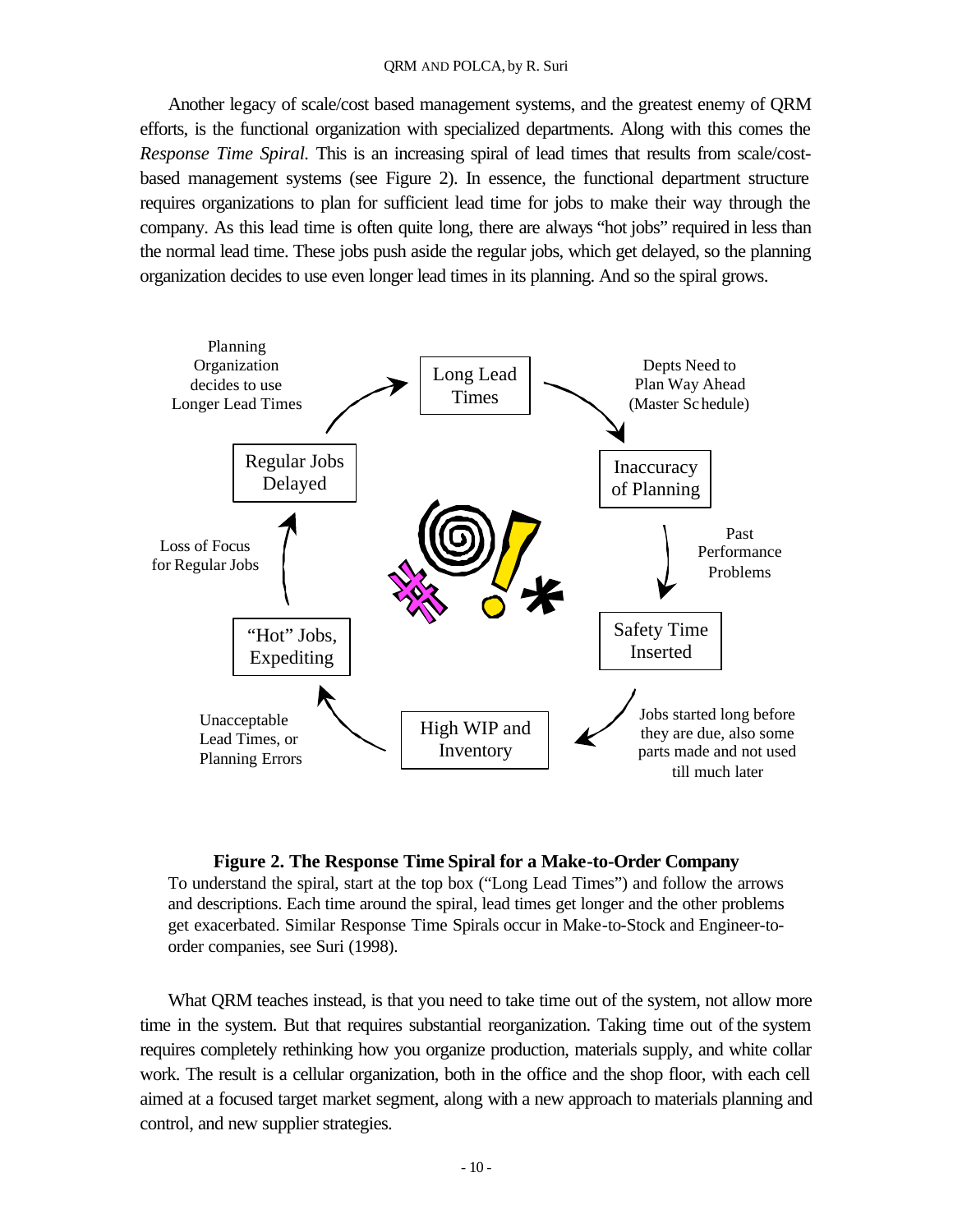Although the cellular organization has been discussed for over two decades, our experience shows that companies still struggle with the proper implementation of cells. QRM theory provides a fresh perspective on implementing cells by combining engineering and management principles. These lead to creative rethinking for cellular manufacturing, overcoming many of the traditional obstacles. The POLCA material control system helps coordinate production across multiple cells. Also, new operating methods such as time-slicing are described, to help cells share non-cell resources. Finally, we thoroughly discuss many management and employee concerns with cell implementation and how to overcome them.

Traditional Belief #2. *To get jobs out fast, we must keep our machines and people busy all the time.*

QRM Principle #2*: Strategically plan for spare capacity – plan to operate at 80% or even 70% capacity on critical resources.*

Most managers' reaction to this principle is: "We can't afford to do that. We will have excessive resources and our costs will go up!" However, QRM will eliminate the complex series of dysfunctional interactions that result from the present 100% utilization policy, such as growing queues, jobs spending a lot of time waiting for resources, and resulting long lead times with expediting and other organizational costs, as in Table 1. The QRM approach is to show managers that these dysfunctional interactions result in system-wide costs that exceed the cost of the spare capacity. Thus, QRM theory shows how *spare capacity actually serves as a strategic investment* that will pay for itself many times over in increased sales, higher quality, and lower total costs.

Traditional Belief #3*: In order to reduce our lead times, we have to improve our efficiencies.*

## QRM Principle #3*: Measure the reduction of lead times and make this the main performance measure. Eliminate traditional measures of utilization and efficiency.*

The problem with the traditional belief is not the *concept* of efficiency, but that most *measures* of efficiency work counter to lead time reduction. For example, one measure of efficiency on the shop floor results in an incentive to run large batches. For managers however, the QRM principle #3 seems too bold a step: "If I eliminate any measures of utilization and efficiency, how will I know that my operating costs are not going out of control?" Yet a case study in Becker (2001) shows how lead time for a line of spare parts for the oil drilling industry dropped from 40 days to 5 days using reduction of lead time as the main performance measure in a manufacturing cell. To accomplish this though, it is important for everyone in a manufacturing firm, and especially for senior managers, to understand the dynamics of factory operations. They need to understand the effects of capacity utilization, efficiency measures, and lot sizing policies on lead time. Using simple mathematics understandable to all levels of the organization, QRM theory demonstrates all these effects. It shows that lot sizes appropriate for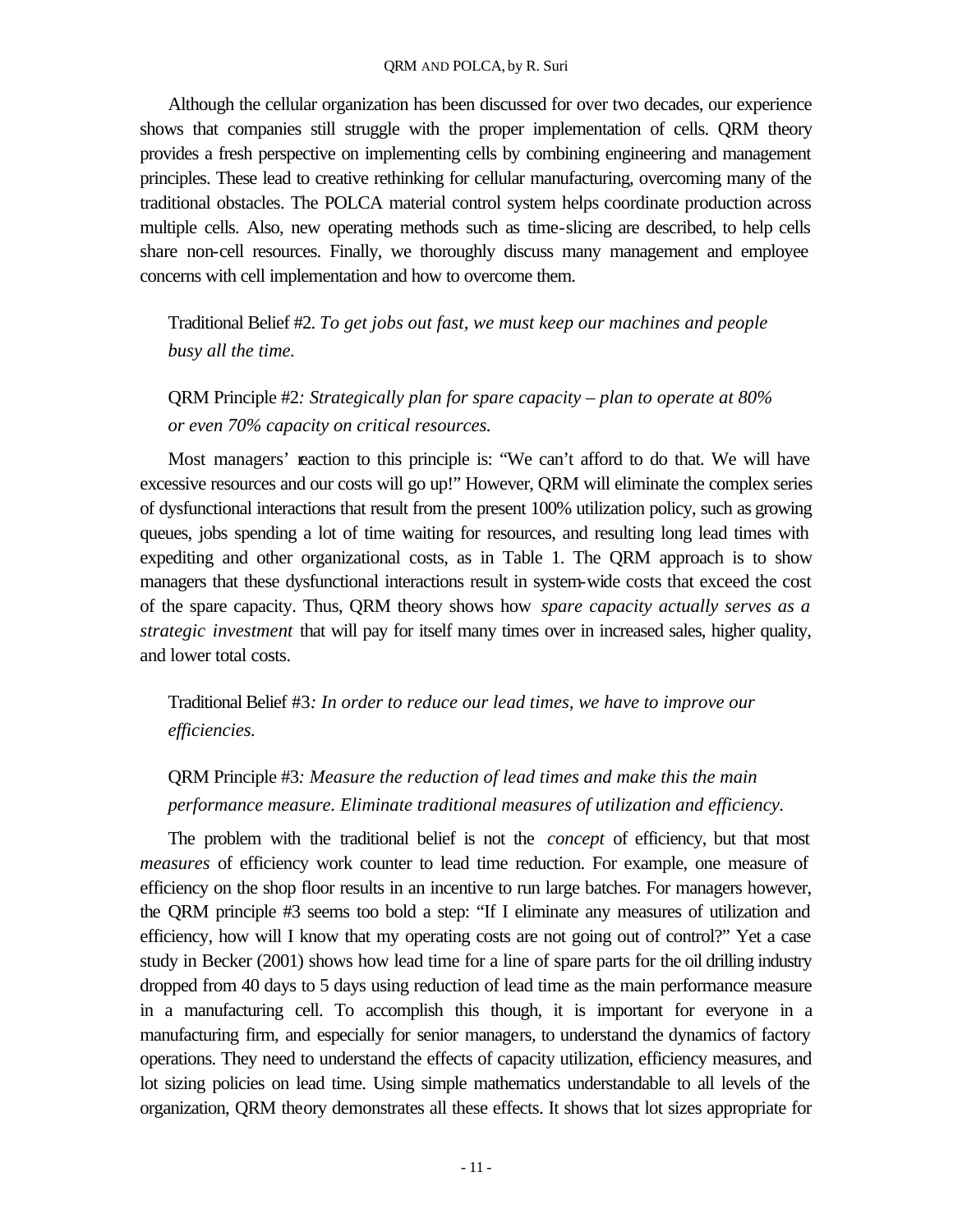quick response bear little relation to the values calculated by the Economic Order Quantity (EOQ) formula, which fails to consider many costs of large lots, and ignores the value of responsiveness. Nor can good lot sizes for QRM be predicted by the MRP system, since it assumes fixed queue times regardless of workload. Managers need to have a basic knowledge of manufacturing system dynamics to understand the impact of their policies on lead times (see Figure 3).



#### **Figure 3. Traditional Versus QRM Views of Capacity and Lot Sizing**

Traditional performance measures of *utilization* and *efficiency* encourage managers to maximize resource utilization, and only think about their capacity lmit as a boundary between feasible and infeasible production targets as shown in (a), and to run large lot sizes, as in (b). With QRM's focus on reducing lead time, it is important to understand the impact of utilization on lead time, see (c), as well as the effect of lot size on lead time (d). QRM theory includes fundamental principles of manufacturing system dynamics which provide insights such as these about the impact of management policies on the enterprise's lead time.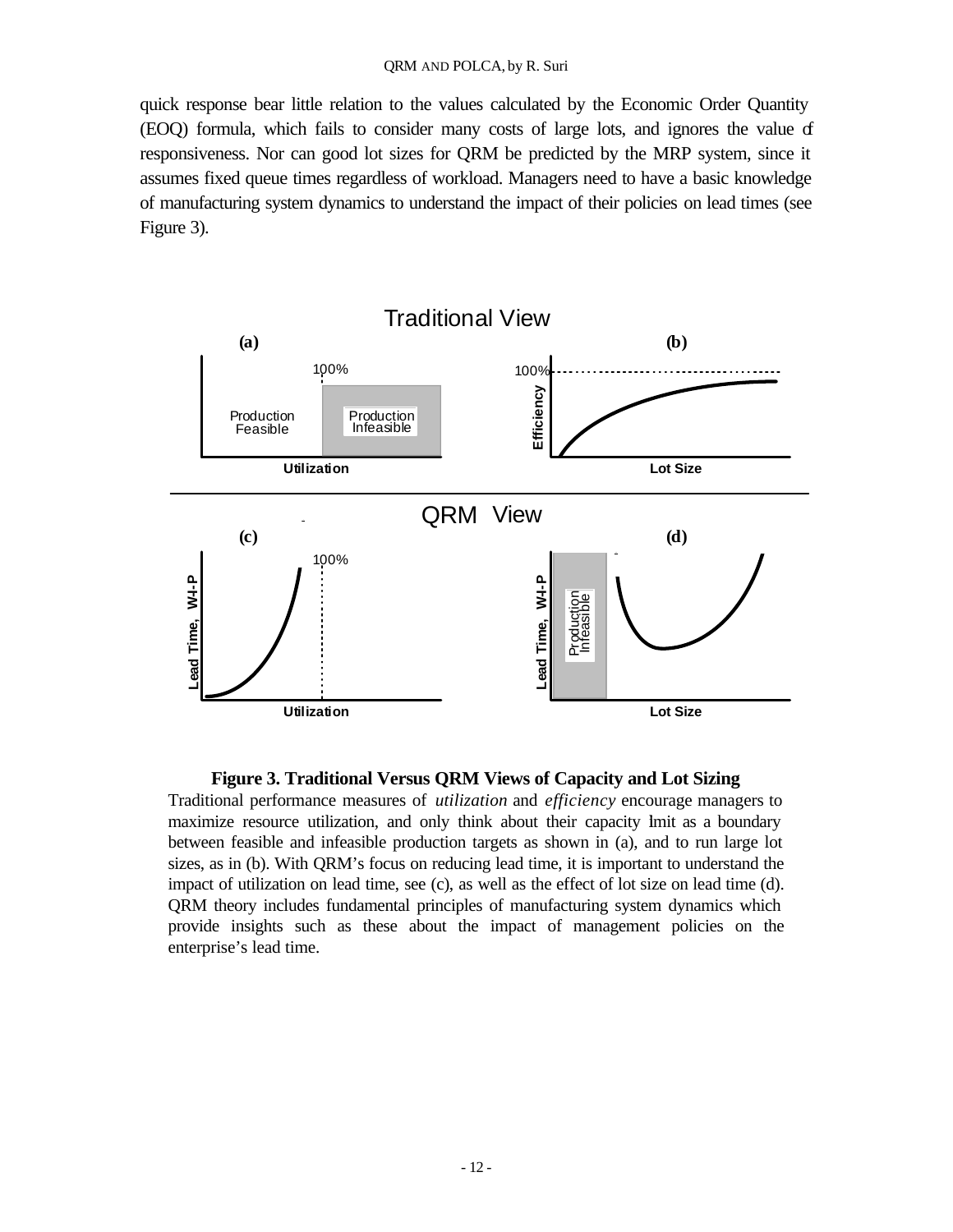Traditional Belief #4*: We must place great importance on "on-time" delivery performance by each of our departments and our suppliers.*

#### QRM Principle #4*: Stick to measuring and rewarding reduction of lead times.*

Almost every book on modern manufacturing discusses on-time delivery and says that it is a cornerstone of JIT. What we have observed though, is that while on-time performance is desirable as an outcome, the emphasis on it as a performance measure is dysfunctional. Instead of trying to reduce lead times, internal departments and external suppliers alike tend to pad their quoted lead times so that their on-time deliveries look good. As a result, the Response Time Spiral takes over the organization, lead times get longer, and on-time deliveries actually get worse! With QRM, organizational changes promote shorter lead times, supported by a novel performance measure we call the QRM Number (which measures lead time *reduction*). These shorter lead times, in turn, eliminate the Response Time Spiral, and delivery problems disappear, resulting in improved on-time performance – see the results in Table 2.

| <b>Company (Product</b><br>Type) | % Reduction in<br><b>Lead Time</b> | % On-Time Performance<br>$(Before \rightarrow After)$ |
|----------------------------------|------------------------------------|-------------------------------------------------------|
| <b>Hydraulic Motors</b>          | 57                                 | $40 \rightarrow 97$                                   |
| <b>Seat Assemblies</b>           | 80                                 | $40 \rightarrow 95$                                   |
| <b>Hydraulic Valves</b>          | 93                                 | $40 \rightarrow 98$                                   |
| <b>Wiring Harnesses</b>          | 94                                 | $43 \rightarrow 99$                                   |

**Table 2. Impact of Lead Time Reduction on On-Time Performance\***

\*Data taken from Ericksen and Suri (2001).

Traditional Belief #5*: Installing a material requirements planning (MRP) system will help in reducing lead times.*

QRM Principle #5. *Use MRP for high level planning and coordination of materials. Restructure the manufacturing organization into simpler productoriented cells. Complement this with POLCA, a new material control method that combines the best of push and pull strategies.*

MRP systems serve an important function of assisting with materials supply but they cannot solve lead time problems because the underlying model in MRP is flawed (Hopp and Spearman, 1996). In fact, the fixed lead time assumption in MRP promotes growth of the Response Time Spiral. QRM begins by restructuring the organization into cells. Then, in the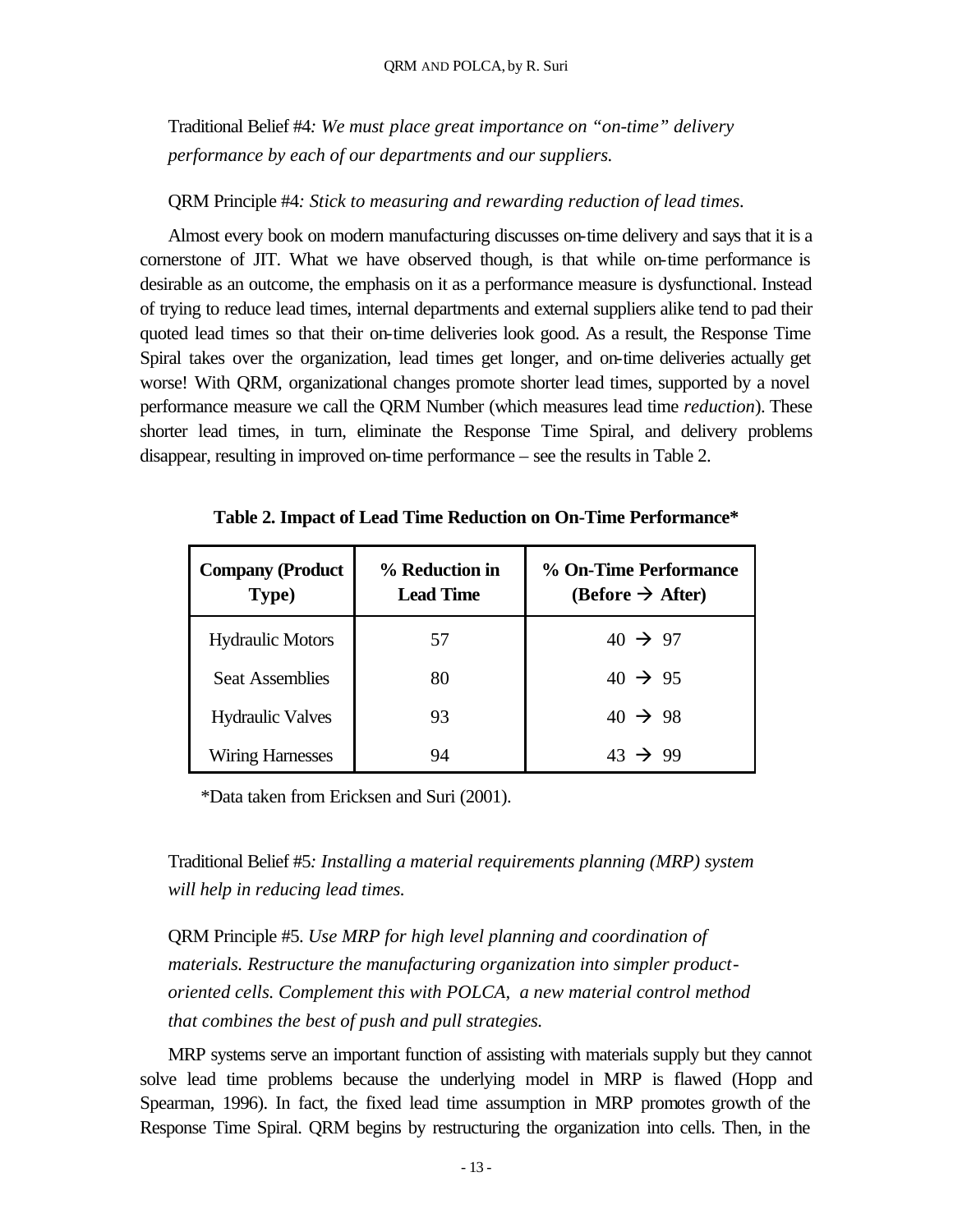#### QRM AND POLCA, by R. Suri

redesigned QRM organization, MRP is used to provide high level planning and coordination of materials from external suppliers and across internal cells. This High Level MRP (HL/MRP) is used to set overall lead time for each cell, but not to micromanage each of the workcenters in the cells. Instead, teams should run their own cells, and they should be provided with simple tools to manage their capacity and continually improve their responsiveness. A novel material control strategy, called POLCA, helps to manage and coordinate the material flow across cells. POLCA combines the best of push and pull methods to limit congestion while at the same time providing a high degree of flexibility, enabling even custom-engineered products to be made. (POLCA is described in a later section.)

Traditional Belief #6. *Since long lead time items need to be ordered in large quantities, we should negotiate quantity discounts with suppliers.*

QRM Principle #6*: Motivate suppliers to implement QRM, resulting in small lot deliveries at lower cost, better quality, and short lead times.*

The more a company purchases items in large batches, the longer its suppliers take to make them, motivating the company to put in orders for even larger batches. This creates another dysfunctional Response Time Spiral. This spiral is exacerbated by traditional purchasing policies and incentives, which also motivate the ordering of large batches. Instead, case studies from John Deere show the effectiveness of the QRM approach: by working with its suppliers to implement QRM, John Deere has obtained cost reductions while also getting better quality and shorter lead times for smaller order quantities (see the results in Ericksen and Suri, 2001).

Traditional Belief #7*: We should encourage our customers to buy our products in large quantities by offering price breaks and quantity discounts.*

QRM Principle #7*: Educate customers on your QRM program, and negotiate a schedule of moving to smaller lot deliveries at reasonable prices.*

This is the reverse of #6. A company's sales force is motivated to offer quantity discounts. The customer's behavior of ordering larger batches then degrades the company's delivery performance, which further encourages the customer to order ahead with large quantities. With QRM, companies form strategic partnerships with their customers and demonstrate how QRM will allow them to receive smaller batches with shorter lead times *and* at lower prices.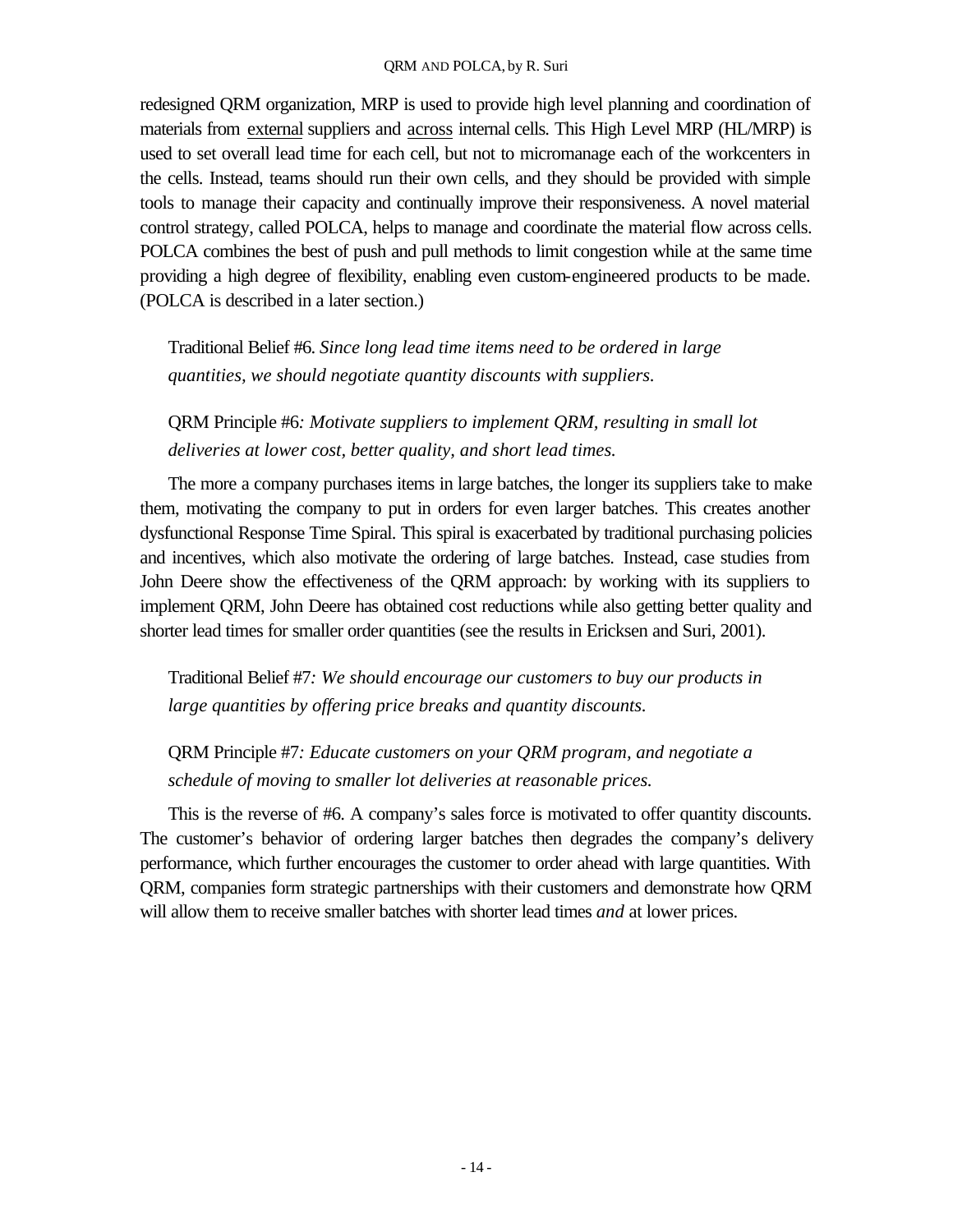Traditional Belief #8*: We can implement QRM by forming teams in each department.*

QRM principle #8*: Cut through functional boundaries by forming a Quick Response Office Cell (Q-ROC), which is a closed-loop, collocated, multifunctional, cross-trained team responsible for a family of products aimed at a focused target market segment, and empower the Q-ROC to make necessary decisions.*

Some of the team implementations that follow the above traditional belief are the result of the quality (TQM) movement. True, a team with all its members in one functional department may result in local quality improvements. For the purpose of QRM however, such a team will do little to cut overall lead time for office operations. Instead, the team for QRM must be the Q-ROC with characteristics as above. (Cells and other QRM changes are not restricted to the shop floor.) Such Q-ROCs result in significant reduction of lead times for jobs such as cost estimating, quoting, and order processing: Ingersoll Cutting Tool Company, in Rockford, Ill. reduced its engineering and order processing time for customized cutters from 10 days to half a day (Suri, 1998). *Closed-loop* means that all the required steps can be done within the team which means, *you will have to cut across functional boundaries and change reporting structures*. This is not just an application of Reengineering. By using principles of system dynamics in the design of Q-ROCs, providing specific engineering and management principles for manufacturing organizations, plus by changing management principles and performance measures and adopting a company-wide approach, QRM goes much deeper than Reengineering.

Traditional Belief #9*: The reason for implementing QRM is so that we can charge our customers more for rush jobs.*

QRM Principle #9*: The reason for embarking on the QRM journey is that it leads to a truly productive company with a more secure future. Also, lower cost/price, higher quality and shorter lead times result in highly satisfied customers.*

While customers may pay more for speedy delivery, and this may be a good short-term result of better response, it should not be the main reason for engaging in QRM. (Also it is risky, since charging more might motivate your customers to look for alternative sources.) The driving reason for implementing QRM is that searching for ways of squeezing time out uncovers quality problems and wasted efforts. Fixing these results in higher quality, lower WIP, less overhead, lower operating costs, and greater sales. While Lean Manufacturing methods have put a lot of emphasis on elimination of waste, certain types of waste caused by long lead times are ignored in those approaches. With its broader definition of waste, QRM can create an even *leaner* enterprise that will remain a formidable competitor for years to come.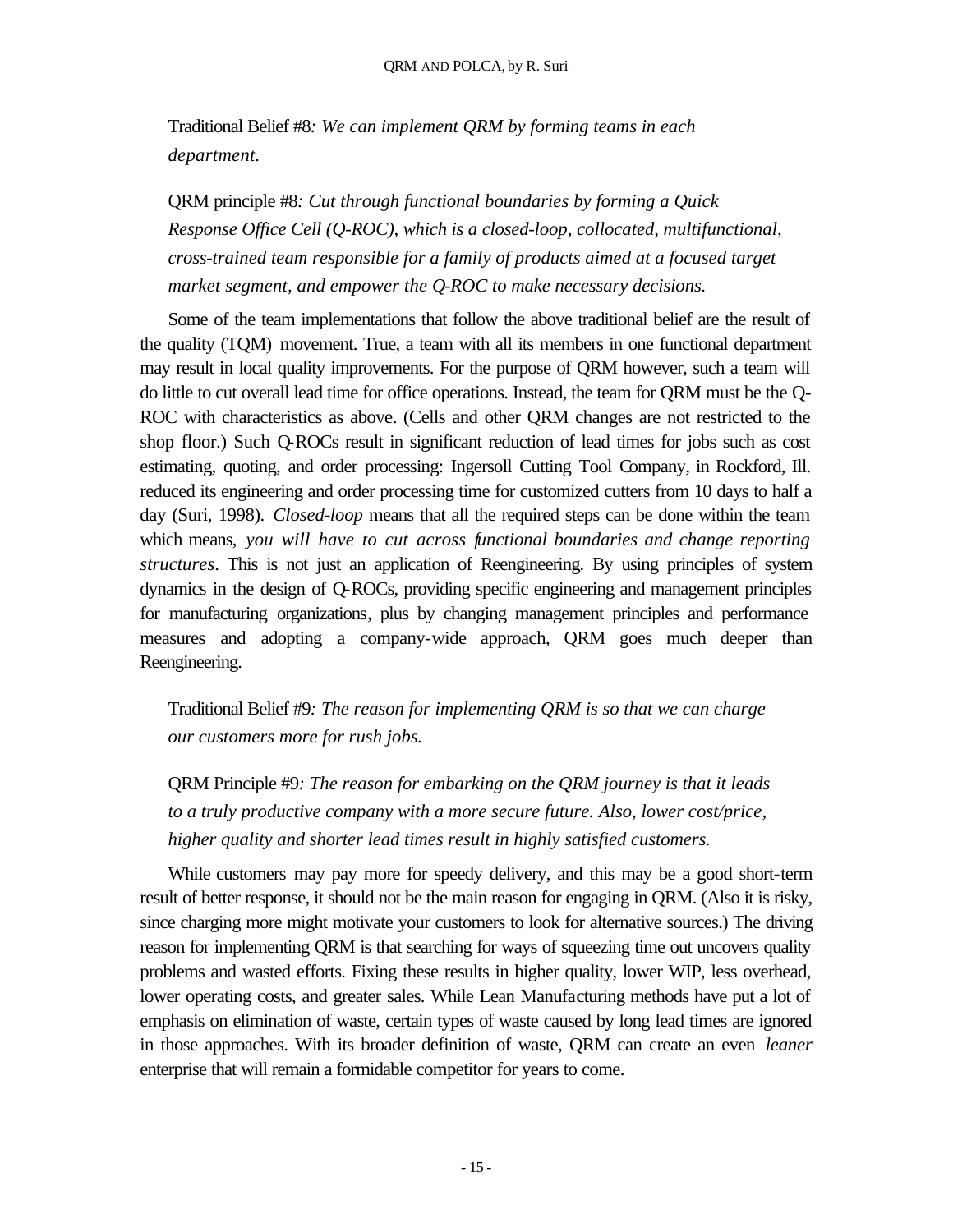Table 3 shows examples of results from a few QRM projects. Not only were dramatic lead time reductions achieved (over 90% in some cases) but there was also a significant impact on product cost and quality. Additional results can be found in Tubino and Suri (2000).

| <b>Company (Product</b><br>Type) | % Reduction in<br><b>Lead Time</b> | % Reduction in<br><b>Product Cost</b> | Quality in PPM <sup>†</sup><br>$(Before \rightarrow After)$ |
|----------------------------------|------------------------------------|---------------------------------------|-------------------------------------------------------------|
| <b>Hydraulic Motors</b>          | 57                                 | 13                                    | $15,000 \rightarrow 500$                                    |
| <b>Seat Assemblies</b>           | 80                                 | 16                                    | $50,000 \rightarrow 500$                                    |
| <b>Hydraulic Valves</b>          | 93                                 | 14                                    | $50,000 \rightarrow 1,500$                                  |
| <b>Wiring Harnesses</b>          | 94                                 | 20                                    | $3,000 \rightarrow 500$                                     |

**Table 3. Impact of Lead Time Reduction on Cost and Quality\***

\*Data taken from Ericksen and Suri (2001).

**†** PPM measures Parts Per Million defects observed after delivery of product.

Traditional Belief #10*: Implementing QRM will require large investments in technology.*

QRM Principle #10*: The biggest obstacle to QRM is not technology, but "mindset." Management must recognize this and combat it through training. Next, companies should engage in "low-cost" or "no-cost" lead time reductions, leaving expensive technological solutions for a later stage.*

New technologies, such as rapid prototyping and CAD/CAM, offer great opportunities for time reduction. While these are important, there are several steps that precede them, like education. Education must be a company's first step, or else other efforts will fail. In particular, the mindset of all employees, from the shop floor to the boardroom, from desk workers to senior managers, must be realigned to QRM principles. Also, in order to bring about the mindset change, organizations will need to thoroughly rethink existing performance measures (Meyer, 2002). Performance measurement is intimately tied in with the cost accounting system, which is an obstacle to implementing an effective QRM program. QRM does not rely on complex changes such as activity-based costing (ABC) to address this issue. Rather, simple fixes to the accounting system involving strategic pools created by management can go a long way towards making the accounting system support QRM (Suri, 1998).

This concludes our summary of the main QRM principles. Now we describe the new material control strategy devised as a part of the QRM approach for companies serving 21st century markets.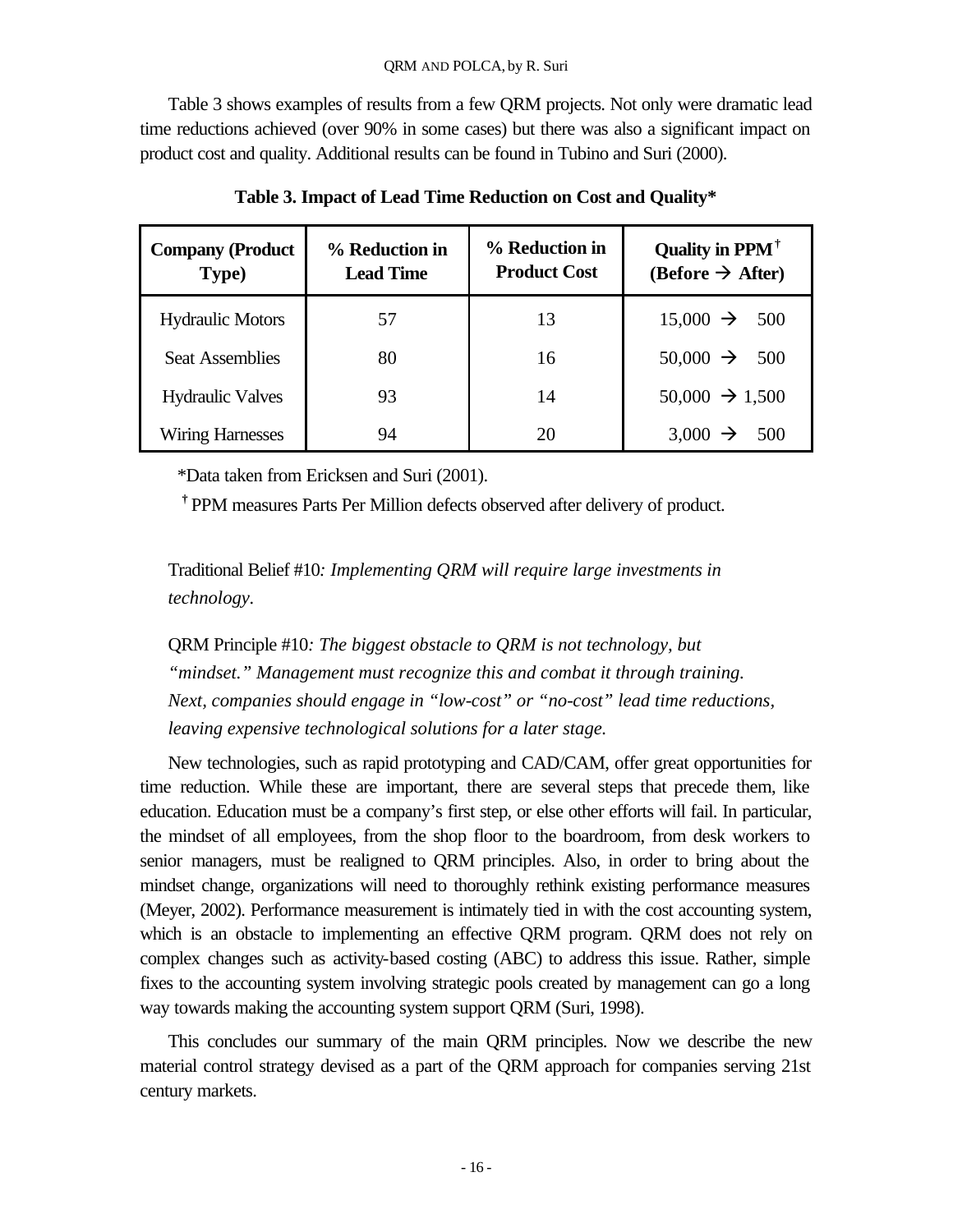# The Need for an Alternative to Pull for Material **Control**

Pull (or Kanban) systems are a key technique used in Lean Manufacturing, and have been very successful at many companies. In particular these pull systems have helped to overcome some of the problems of MRP such as excessive WIP, constantly changing dispatch lists, and the need for expediting. If pull has worked so well, why do we need another material control system?

The answer lies in looking toward the future, specifically at the 21st century markets which we described earlier as markets that require a large variety of products and have variable demand for each type of product, and/or markets that require custom-engineered products. We will see that pull systems have multiple drawbacks in serving such markets. To understand this, let us review three key concepts in Lean (from Womack and Jones, 1996), and at the same time we will contrast them with the corresponding principles in QRM. The three concepts of Lean Manufacturing are:

- 1. Elimination of *muda* (Japanese for waste)
- 2. Implementing flow
- 3. Implementing pull

We now discuss these three concepts.

### *Waste in Lean Versus Waste in QRM*

A basic emphasis of JIT, and repeated in Womack and Jones (1996), is the systematic elimination of *muda* through eliminating non-value-added waste, resulting in improved quality, reduced costs and reduced lead times. In contrast, QRM emphasizes the relentless reduction in lead time, resulting in the elimination of non-value-added waste, improved quality, and reduced costs. While this distinction may not seem substantial, once you adopt the QRM approach many additional forms of waste are uncovered that do not immediately surface when applying JIT.

 As an example of this, in 1997 the author was part of a team working on implementing QRM at a large factory of an American metal fabricator. The factory had already worked with some consultants using a JIT approach, and they had identified what they thought were the ten key forms of waste that needed to be eliminated. They posted this list throughout the plant to motivate employees. Soon after, when our QRM team conducted a workshop with a group of 30 managers and employees to identify waste due to long lead times, we came up with over a dozen important items that the JIT group had not identified. We were told later that this list was an eye-opener for many of the managers.

As another example, the JIT system requires inventory in many intermediate stages of the materials replenishment system (see the discussion of pull below). *But in the QRM approach this kind of inventory is truly "waste," because these are products for which there is, as*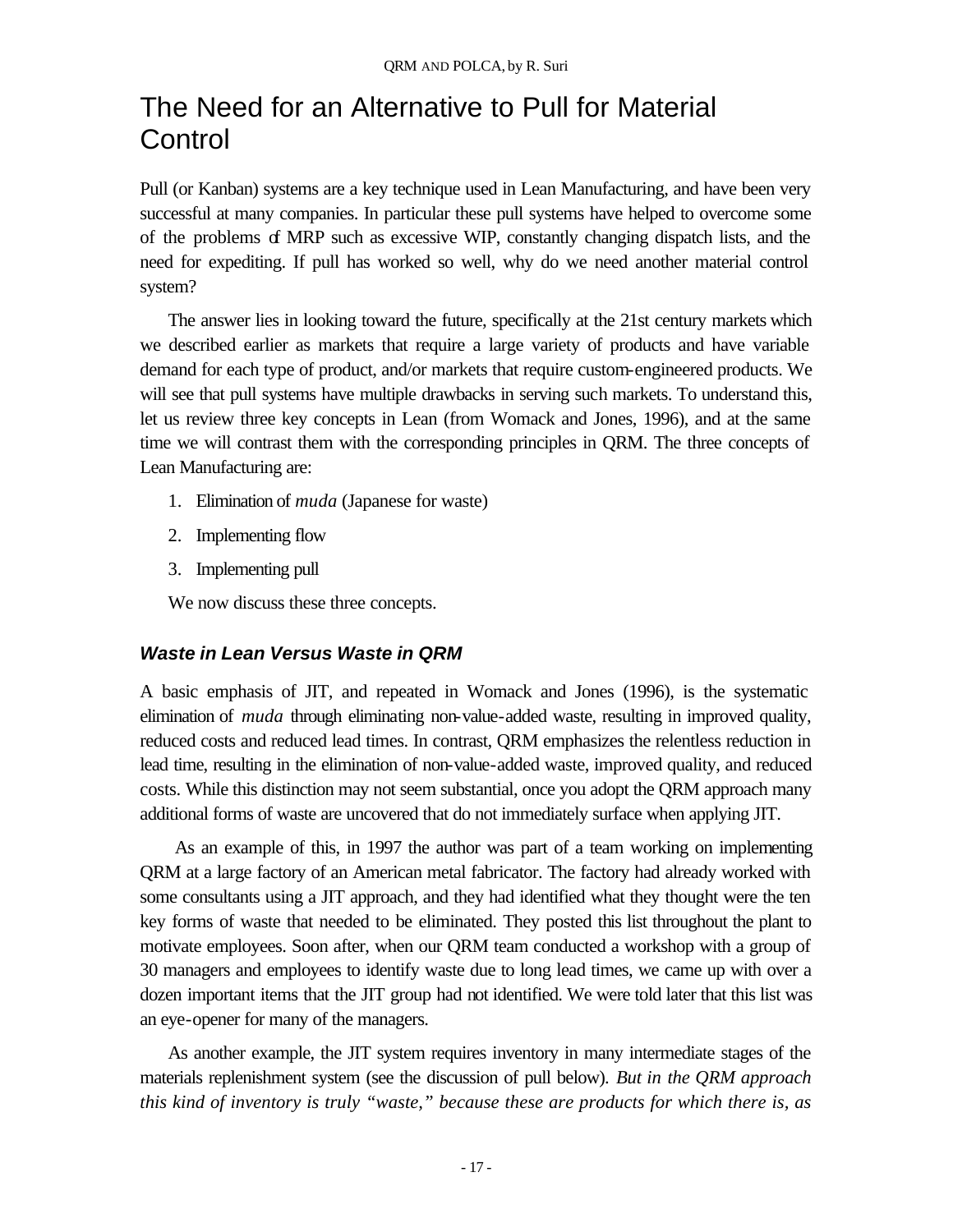*yet, no end demand. And yet JIT does not recognize this as waste. Quite the contrary, it is institutionalized in the JIT pull system.*

## *Strategic Variability and Where Lean Concepts of Flow and Takt Time Break Down*

A second key concept in Lean manufacturing is *flow:* the goal is to make the value-creating steps flow. First this involves tackling the organization of functional departments with a batchand-queue mode of operation. This is accomplished by focusing on a given product and laying down all the resources for it so that an order can proceed continuously without any backflows or stoppages. In doing this, one also rethinks specifics of work practices and machines used. Thus far, this sounds similar to the QRM approach, with one exception: in QRM it is not necessary for cells to have unidirectional flow (see the examples in Suri, 1998), and also, multiple cells can be combined in different sequences to make custom products. However, three additional aspects of flow distinguish it even more from QRM. These aspects are *takt* time, *heijunka,* and *flex fences*.

*Takt* time is the time between completion of each piece, if the shipping rate to customers is to be maintained. Once *takt* time has been defined, the goal is "to determine how to adjust every [operation step] so that it takes exactly [the *takt* time]. This can often be done through careful development of *standard work,* in which every aspect of the task is carefully analyzed, optimized, and then performed in exactly the same way each time..." (Womack and Jones, 1996). On the other hand, consider a company serving 21st century markets, which require that products be customized with very different specifications, or require the delivery of a large number of products with highly variable demand for each one. In this situation, the variability in processing needs, as well as the variability in the demand for products, makes the use of *takt*  time impractical. One could define an average time based on a given month's orders, but the daily demands on a given machine could be so different that the *takt* time concept would not work. In addition, given these variations as well as the potential for customized products requiring unique processing sequences, the organizational structure as a whole needs to be more flexible, allowing more general organization of work within a cell, as well as a more flexible organization across cells, which we discuss below.

Books on JIT do mention that if there is a change in demand then you need to redefine the *takt* time and reoptimize tasks using the approach above, or you may even need to add or subtract machines. However, the detailed nature of the task optimization approach described above, or the expense of adding and subtracting machines, makes it clear that this is not an activity that one would undertake on a daily basis. When you have relatively stable demand that shifts little from week to week or month to month, the flow approach makes sense. But in the 21st century markets' context, the variability described above can, from one day to the next, lead to huge swings in work content for a given operation. The *takt* time approach is just too simplistic or unrealistic for serving 21st century markets. Instead, the QRM approach tackles this variability in requirements while still achieving short lead times, using a number of principles. Key among them are: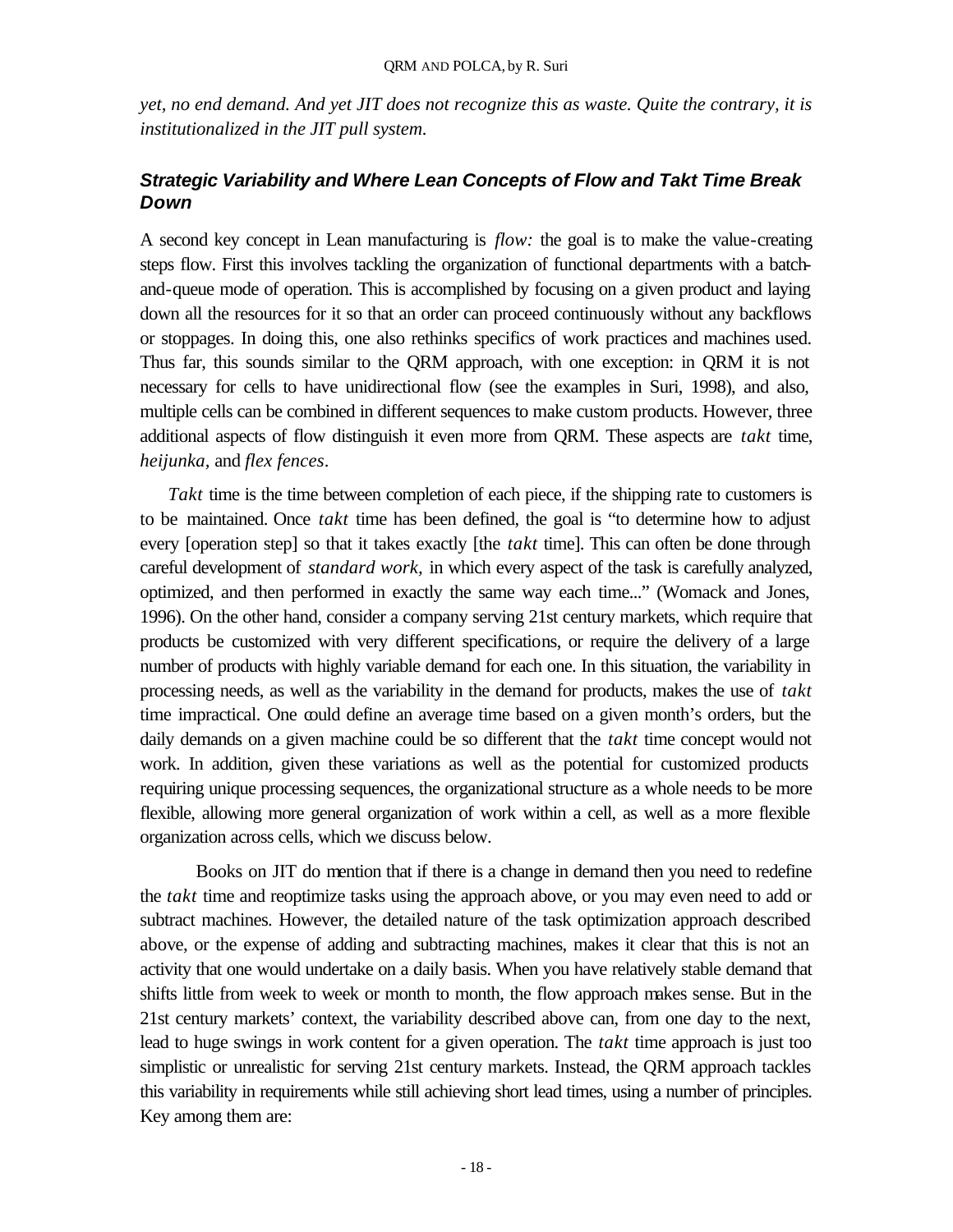- Organizational flexibility (resulting from rethinking all three: product design, process design, and organization structure).
- Implementation of novel constructs such as time-slicing and POLCA.
- Understanding and exploiting system dynamics that result from this type of interaction and variability, and then making appropriate capacity and lot sizing decisions that help to achieve performance targets in the presence of variability.

Implementation of flow also requires level scheduling (*heijunka* in JIT language). A part of level scheduling in JIT is finding ways to reduce setup times and run smaller batch sizes. Here QRM and JIT agree. But another part is that in order to level the schedule across multiple upstream and downstream steps one also needs to freeze it within some time horizon. Thus *both a frozen schedule and level scheduling are needed.* A frozen schedule though, is the antithesis of responsiveness to customers. In contrast, the QRM approach recognizes that variabilities can be ingrained in the nature of a company's business. Indeed, the QRM approach is attractive to these kinds of businesses for this very reason.

An insight into "variability" may help to sharpen this point and also to clarify the differences between Lean/Flow and QRM. We will define two types of variability. The first we call *dysfunctional variability*, which is caused by errors, ineffective systems and poor organization. Examples of dysfunctional variability are: rework; changing priorities and due dates; and "lumpy" demand due to poor interfaces between sales and customers. The second type of variability we call *strategic variability*, which an organization uses to maintain its competitive edge in the market. Examples of strategic variability are: the ability to cope with unexpected changes in demand without degradation of service; offering a large number of options to customers; or even offering to custom-engineer products for individual customers. The way that Lean/Flow work is by attempting to eliminate *all* variability in the manufacturing system. This is good as far as eliminating dysfunctional variability, since it leads you to work on the root causes of this and eliminate them. However, you may not want to eliminate strategic variability, particularly if it is the basis of your competitive advantage. The QRM approach agrees with the Lean/Flow approach in trying to get rid of all dysfunctional variability. However, in QRM we do not try to eliminate strategic variability, instead we try to design the organization and systems so that we can cope with this variability and serve those customer markets effectively. These markets are, in fact, the 21st century markets described earlier.

Another requirement when implementing flow is the use of *flex fences* to deal with components from suppliers with long lead times. If demand increases, even though *takt* time may be shortened inside the factory, these components may not be available. The flow manufacturing approaches attempt to finesse this issue by setting "flex fences," which are ranges of demand increases that a supplier should be able to provide at short notice. Since the suppliers have inherently long lead times, they usually accomplish this by maintaining a buffer sufficient to handle the flex fence. Again, this is waste *(muda!),* yet it is institutionalized in the Lean system! In a company with a wide range of products, this implies that someone along the supply chain needs to maintain high buffer stocks. More extreme, in a company with custom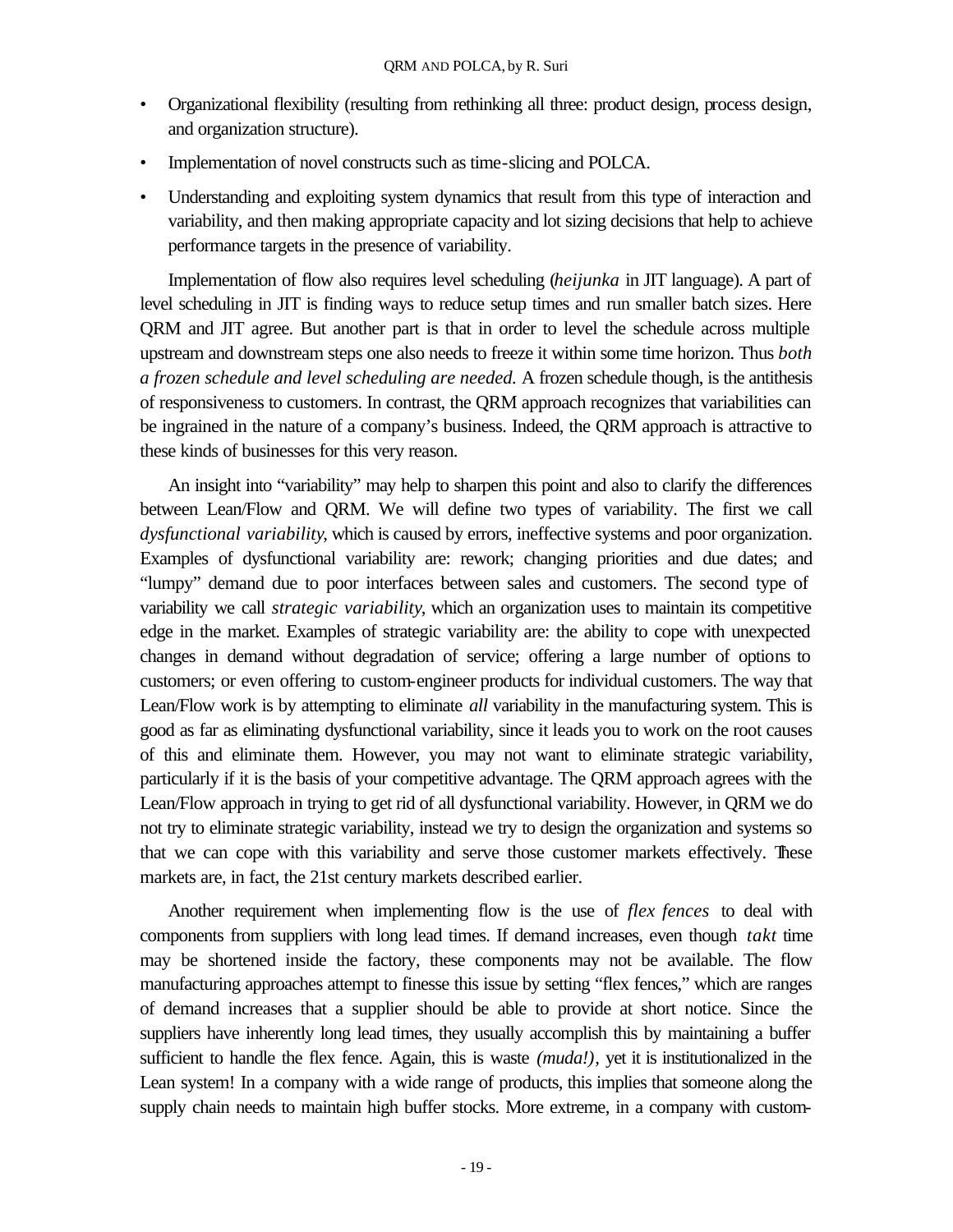engineered products, the company often will not know the design of a component until after an order is received and engineered. In either case, the flex fence approach is not practical. The QRM approach instead changes both the operation of the suppliers (Ericksen and Suri, 2001), as well as the very structure of the interaction between a company and its suppliers (see the details in Suri, 1998).

## *Why Pull Might Result in Proliferation of Inventory*

The third key concept in Lean Manufacturing is that of *pull.* We can illustrate this by summarizing the example of a car bumper that is described by Womack and Jones (1996). When a customer arrives at a Toyota dealer and needs a new bumper, the dealer will "pull" this bumper from its inventory. The sale of this part to the customer triggers a pull signal to the Toyota Parts Distribution Center (PDC). When the PDC ships the bumper to the dealer, that triggers a pull signal to the preceding link in the supply chain, which is the Toyota Parts Redistribution Center (PRC). As this center ships a bumper to the PDC, it sends a pull signal to Bumper Works, the factory that makes the bumpers. Bumper Works, in turn, as it uses up raw material to make the bumpers, sends a pull signal to its supplier of sheet steel.

In addition to the pull signals across organizations, there are pull signals operating within each organization. Taking Bumper Works as an example, a shipment to the PRC does not immediately trigger a pull signal to the steel supplier. Instead the shipment from finished goods triggers a pull signal to final assembly to replenish the parts. As each operation at Bumper Works uses up material to produce a replenishment for the next stage of production, it sends a pull signal to the previous stage, and so on, upstream all the way to the point where the pull signal leaves Bumper Works and goes to its sheet steel supplier.

While pull systems have been widely touted, their disadvantages are less widely publicized. Consider the implications of the above system for a company serving 21st century markets. Womack and Jones (1996) state that the philosophy behind pull is "ship one; make one." But what this means is that the company has "one" in finished goods, all made and ready to ship. For a company that makes thousands of different items, this implies that there is inventory of each of these items at *each* stage of the supply chain. Not only does this mean that the company has inventory at the end point of each of the organizations in the chain, such as Bumper Works and the PRC, but also it implies inventory of each item's partly manufactured stock between each operation within each manufacturing organization (Figure 4). This is a vast amount of inventory: is this not again *muda*? There is a worse situation for a company that custom designs and fabricates each product: here the pull system fails at the very first step above. There is no product in finished goods, since the parameters of the product are not known till the order is received and design engineering completed. Similarly, the intermediate stages cannot have the required inventory to pull from either, since stages whose operations depend on the parameters of the final product cannot start production until the actual order is engineered.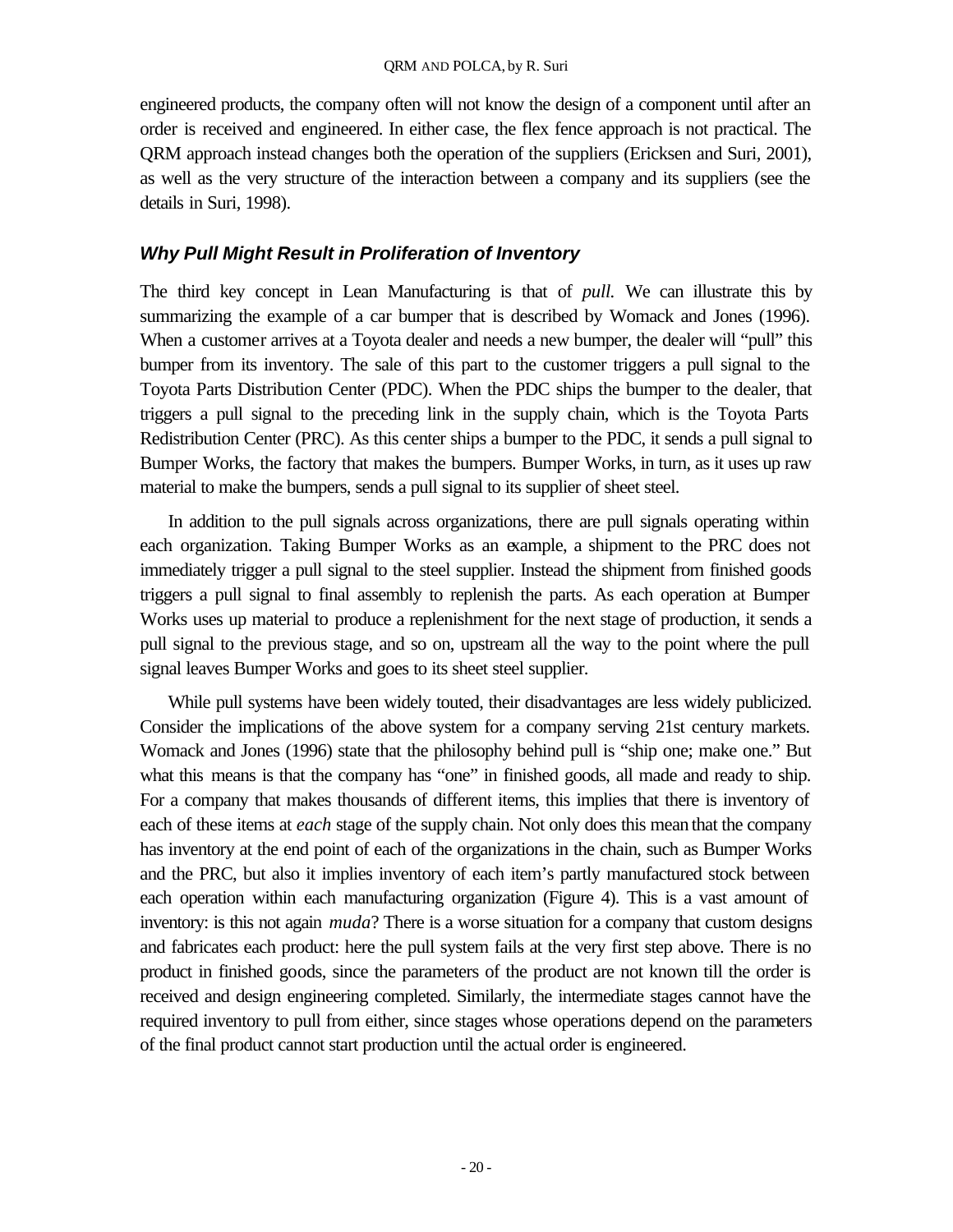

**Figure 4. Potential for Proliferation of WIP in a Pull System with Many Products**

The preceding discussion makes it clear that there are two prerequisites for success of a Lean strategy. One is a limited degree of customization. Specifically, Lean systems are designed to make products that involve minor customization of a main product, or products where the customization involves choosing from a set of predefined options (e.g. assemble-to-order), as opposed to totally custom-engineered products. The second prerequisite for Lean methods to be applicable is a marketplace with relatively stable demand. A fundamental basis for Lean thinking is the premise that "end-use demand of customers is inherently quite stable and largely for replacement" (Womack and Jones, 1996). While this may be true in some segments of the market, it is our hypothesis (verified by many companies that are adopting QRM) that there is a great deal of opportunity in pursuing other markets, such as: (i) emerging market segments where the pattern of demand is unpredictable and product requirements are changing fast, and (ii) markets where companies need to tailor their products in detail to individual customers. Suri (1998) contains a detailed case study of how Ingersoll Cutting Tool Company hypothesized the existence of such a market segment, went after it, and having found it was able to increase its market share by over 500% in three years! Indeed, the QRM strategy helps companies find such market niches wherever they may exist, and once found, they can expand those niches into broad markets, while at the same time being the only company that can provide products for those now large markets. It is clear that 21st century markets will contain more and more opportunities for such strategy.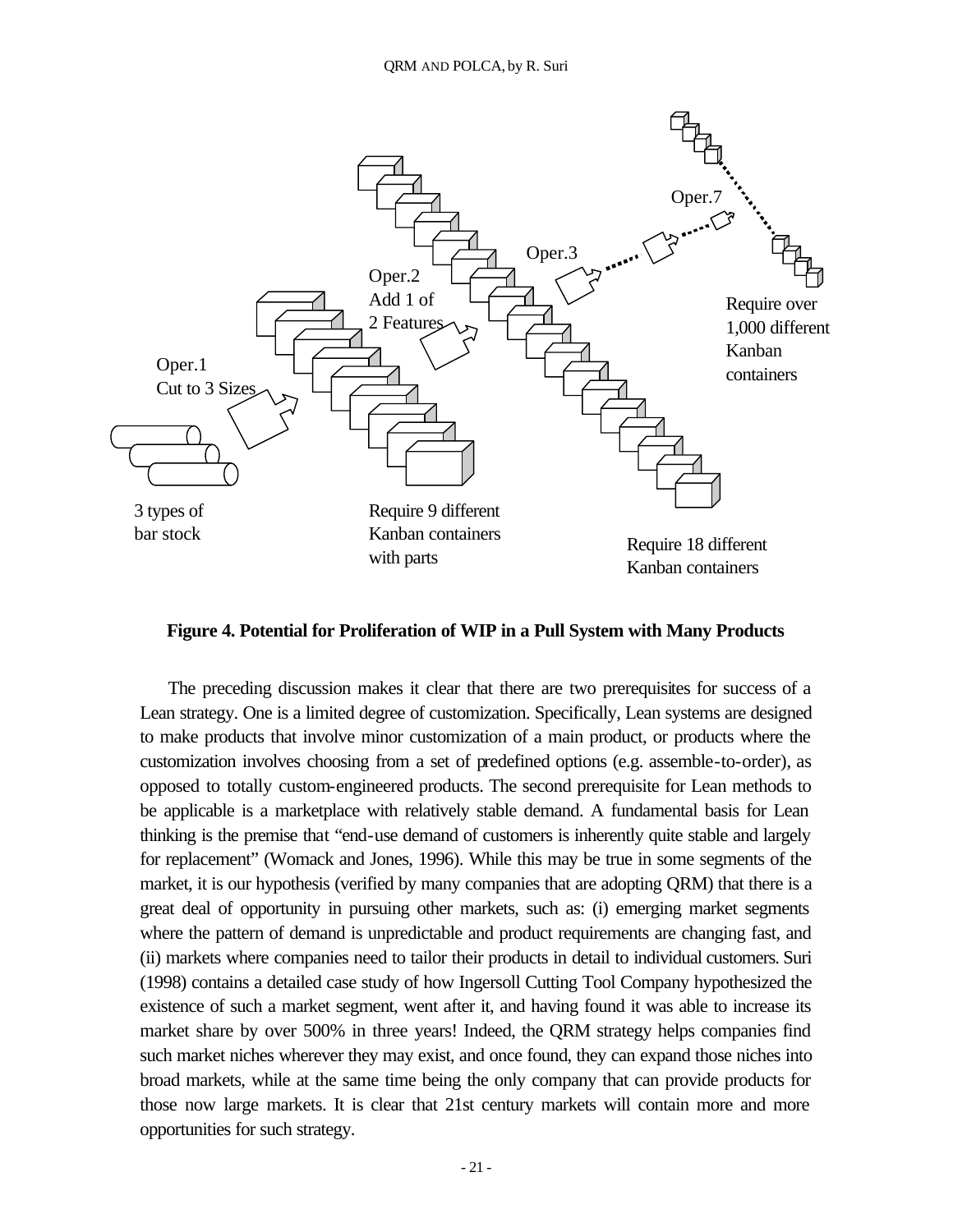# POLCA: The Material Control System for QRM

As just discussed, pull systems (which usually involve some sort of material control mechanism such as kanban) are not appropriate for companies that are trying to serve 21st century markets. At the same time, push systems using MRP have their own drawbacks in terms of exacerbating the Response Time Spiral and promoting ever-longer lead times. In order to support the overall QRM approach for companies serving 21st century markets, there was a need to develop a whole new material control method. We have devised such a method called *Paired-cell Overlapping Loops of Cards with Authorization*, or POLCA.

To understand the basis for POLCA, let us review the types of companies serving 21st century markets. These are: (i) companies that make custom-engineered products in small batches (or even one-of-a-kind), and (ii) companies that don't custom engineer each product, but still have such a wide variety of options and combinations of specifications that they cannot afford to store inventory for all these options at various stages of their manufacturing system. QRM strategy organizes these companies as follows: first the company creates cells focusing on subsets of the production process for similar parts, and then it processes a given customer order through differing cells depending on the needs of that order. HL/MRP, described earlier, is used to provide high level planning and coordination of materials from external suppliers and across these internal cells, but not micromanage workcenters in the cells. The lead times for each cell are set in the HL/MRP system, which uses this information to back-schedule from ship dates and determine start dates for an order at each cell that it will visit (but this will be qualified below).

To proceed from this high-level structure to the next level, which involves shop floor material movement and POLCA, we will consider an example of a company called CFP Corp. This company makes customized faceplates, such as rating plates used on products ranging from small electrical appliances to large earthmoving equipment, and faceplates on calculators and instruments. The plates are made from different materials, range in size from under an inch square up to over eighteen inches in either dimension, and have information printed on them, along with features such as holes, notches, and fasteners to assist in mounting them. CFP's strategy is not to compete with the high volume manufacturers for large markets, but to go after companies that need small batches of plates for specialized markets.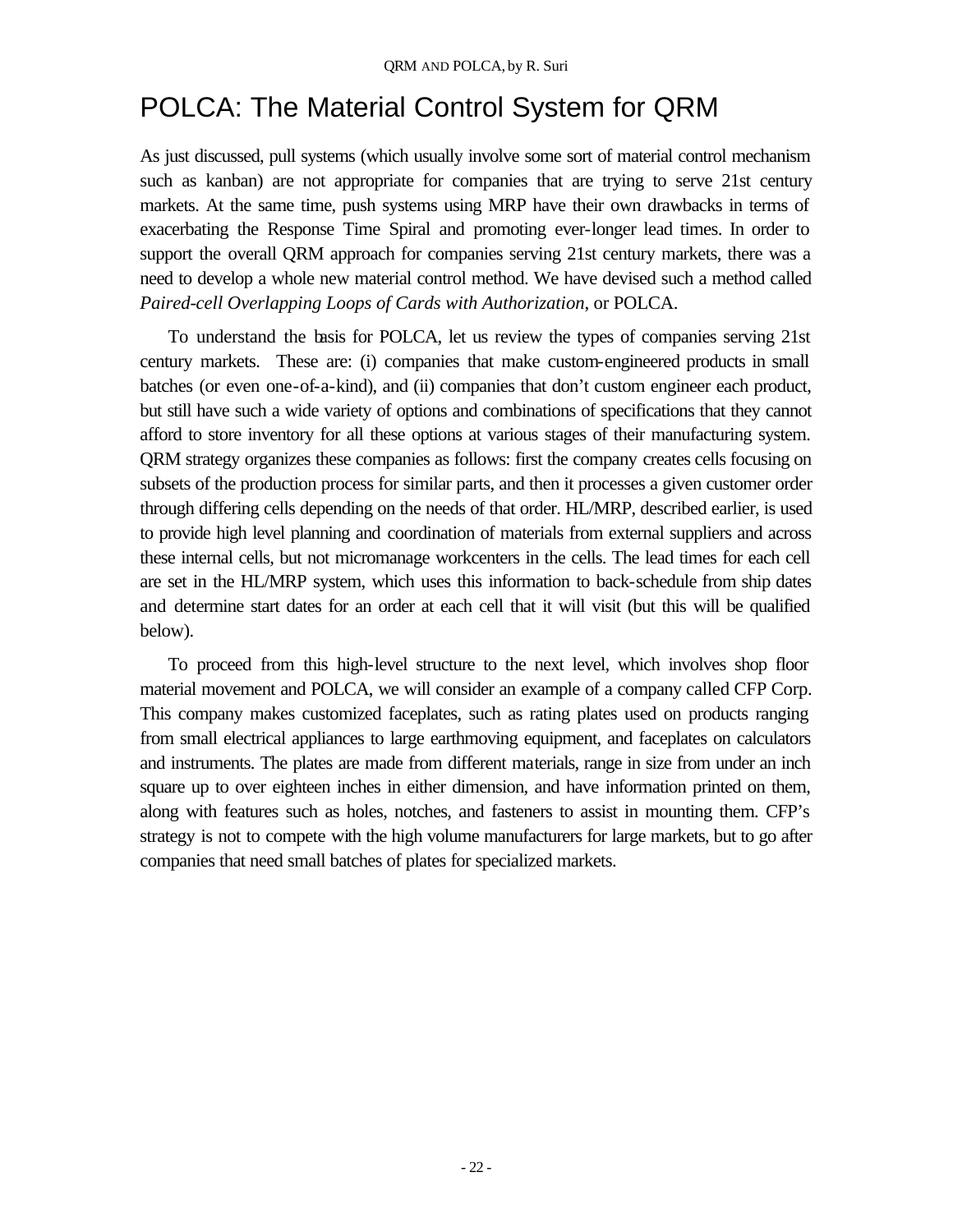#### QRM AND POLCA, by R. Suri



**Figure 5. Organization of Cells at CFP Corporation**

CFP has created several cells to serve its highly varied markets via a QRM strategy (Figure 5). First there are two Printing Cells: P1 focuses on screen printing and P2 on lithographic printing. Next are three Fabrication Cells, F1, F2 and F3, which convert the printed sheets into individual plates with the desired features. Operations include punching holes and notches, cutting the sheets, and bending. Cell F1 focuses on plastic plates, F2 on light gauge aluminum, and F3 on heavy gauge aluminum. After the fabrication operations, plates go to one of four Assembly Cells, A1 through A4. Here finishing operations such as deburring, attaching fasteners, and packaging are carried out. The four cells differ in terms of the size of products handled, the types of fasteners to be attached, and the form of packaging to be used. Finally, all orders go to the Shipping Cell S1, where the packaged plates are placed in shipping containers and then loaded onto trucks.

Customer orders to CFP are served by using the appropriate combination of cells needed to print, fabricate and assemble each order. Orders can have very different demands within the cells too: the punching requirements for an order for large plates with lots of holes may use a lot of time on a CNC Turret Punch in F3 and not much time on the Shear, while another order for small plates may have very little punching time but take a lot of time for shearing. In addition, the routing of products *within* each cell can differ from order to order. For all these reasons, the Lean concepts of flow, takt time and level scheduling are not applicable.

In order to serve its market niche for customized plates, CFP Corp. thus has three key requirements for its materials management system: (1) the ability to route products through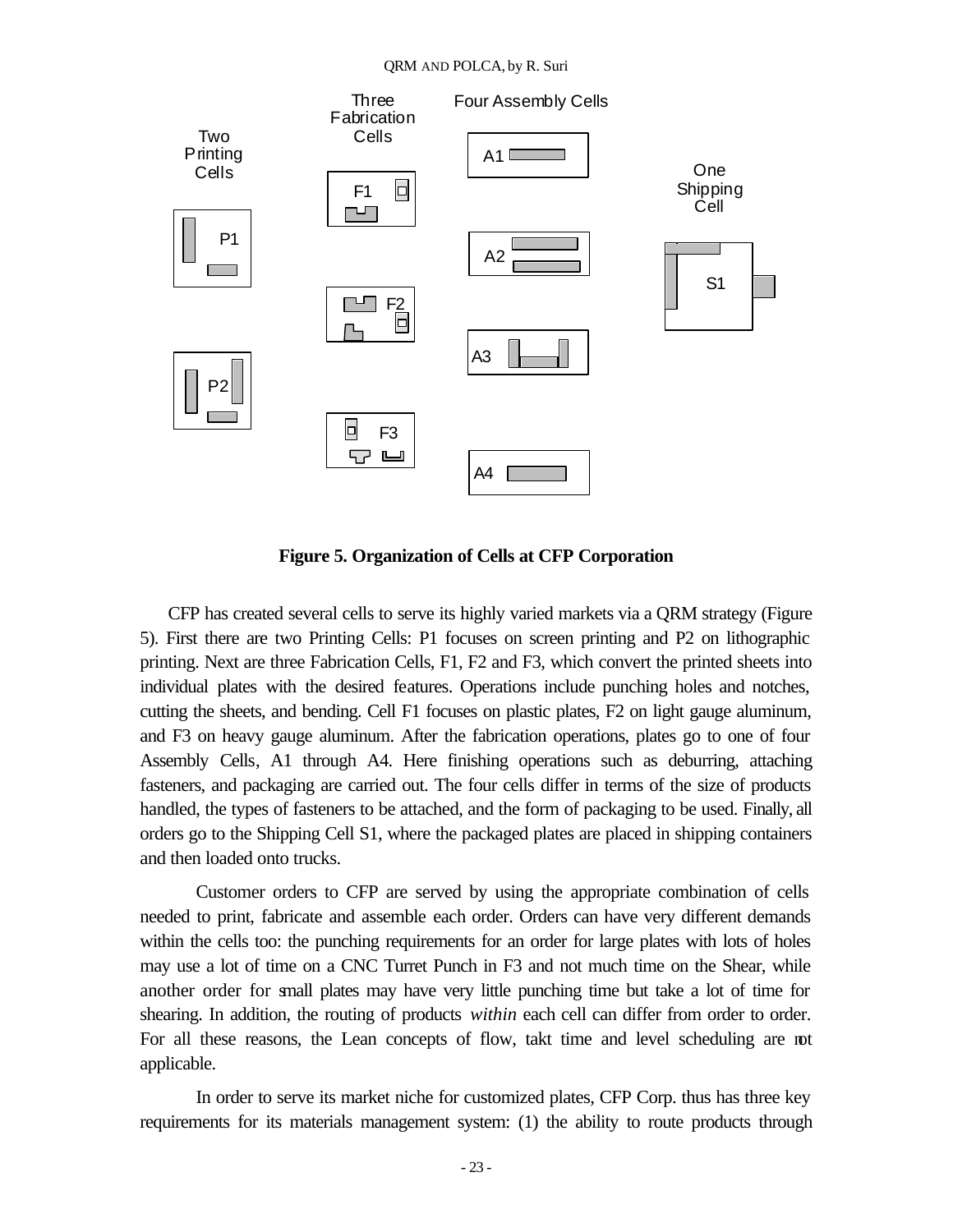different combinations of cells, as needed by a given order; (2) within a cell, the ability for products to use machines in different sequences; and (3) a good deal of flexibility in terms of capacity requirements for each operation in a cell. We should note that the original intent of MRP systems was to enable a company such as CFP to achieve these requirements, but for reasons that are by now well-documented in the literature (e.g. see Hopp and Spearman, 1996; Suri, 1998) that intent was not fulfilled. Also, as we just discussed, a pull system will not work for this organization.

Instead, the material control system that we have devised for use in a QRM company is called POLCA *(Paired-cell Overlapping Loops of Cards with Authorization* – each of these terms will be explained below). This system operates in the context of a High Level material requirements planning system (HL/MRP) and a cellular organization, in other words these are prerequisites for POLCA. We now describe the key features on which POLCA is based.

First, for each order, *Release Authorization times* are created via HL/MRP. Similar to start dates in an MRP system, the HL/MRP system generates times when each cell may begin work on a particular order as explained above. However, unlike in a standard push system where a workcenter *should* start work at that time, POLCA simply *authorizes* the beginning of the work, but the cell cannot start without other conditions being satisfied, which we discuss next.

Production control cards, which we call *POLCA cards*, are used to communicate and control the material movement between cells. While this may seem similar to kanban, there are several differences. First, the cards are only used to control movement *between* cells, not within cells. (For material control between workstations *within* a cell, cells have the freedom to use various other procedures.) Second, the POLCA cards, are not specific to a product, as in a pull system, but are assigned to *pairs of cells,* and apply to all products going from the first cell to the second cell in the pair. Figure 6 shows the POLCA card flows for a particular order at CFP Corp. This order's routing takes it from P1 to F2, then to A4 for assembly, and finally to S1 to be shipped. This order will therefore proceed through the POLCA card loops with the pairs P1/F2, F2/A4 and A4/S1, as shown in the figure.

Third, and this is a key difference, whereas a Kanban card is an *inventory* replenishment signal, a POLCA card is a *capacity* signal. Specifically, a POLCA card returning from a downstream cell signals that the cell has available capacity to process more work. Thus, when a workcenter reviews its list of jobs whose start has been authorized, it can only work on a job if it has a POLCA card from the destination cell. For example, if cell P1 has a job authorized that is going to F3 next, then a P1/F3 card must be available at P1 in order for it to begin that job. If a P1/F3 card is not available, that means that there is a bottleneck at F3 and working on that job will only add to the work-in-process at F3. Instead, it would be better for P1 to put its resources into a job that is needed by another cell that is not backlogged. So the cell team at P1 skips the P1/F3 job for now, and looks at the next authorized job to see if a card is available for that job, and so on.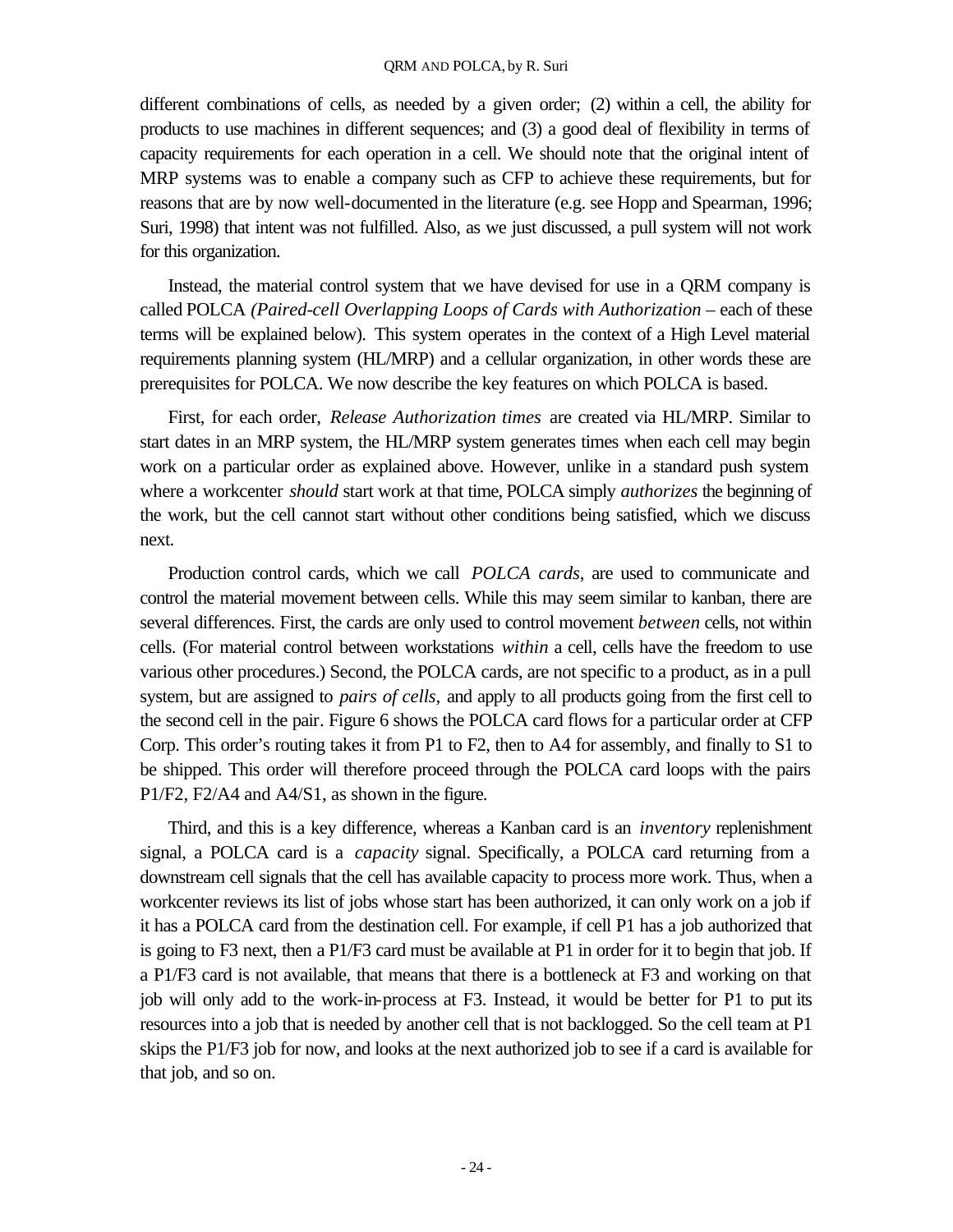

**Figure 6. POLCA Card Flows for a Particular Order at CFP Corp.** The characteristics of this custom-engineered order require it to be processed in cells P1, F2, A4 and S1. Thus, this order will flow through the company by using the POLCA loops P1/F2, F2/A4 and A4/S1 as shown above.

The fourth difference from kanban is that the POLCA cards for each pair of cells stay with a job during its journey through *both* cells in the pair before they loop back to the first cell in the pair. For example, a P1/F2 card above would be attached to a job as the job entered cell P1, it would stay with this job through cell P1 and as it goes to cell F2, continue to stay with the job until cell F2 has completed it, and while the job moves on to its next cell (A4), this P1*/* F2 card would be returned to cell P1. Since most cells will belong to more than one pair of cells, there will be multiple loops of cards that *overlap* in each cell, as seen in Figure 6.

The detailed procedures used with POLCA cards include rules for sequencing jobs at each cell, movement of jobs between cells, and return of POLCA cards to the originating cells, and can be found in Suri (1998).

### *Advantages of POLCA Over Both Push (MRP) and Pull (Kanban) Systems*

Now we discuss how, for companies serving 21st century markets, the POLCA system overcomes the drawbacks of both push and pull systems. Industry has already recognized that the use of cells is a prerequisite to competitive manufacturing. Cells also form a key building block of QRM strategy. Note that POLCA builds on the cellular structure in an organization,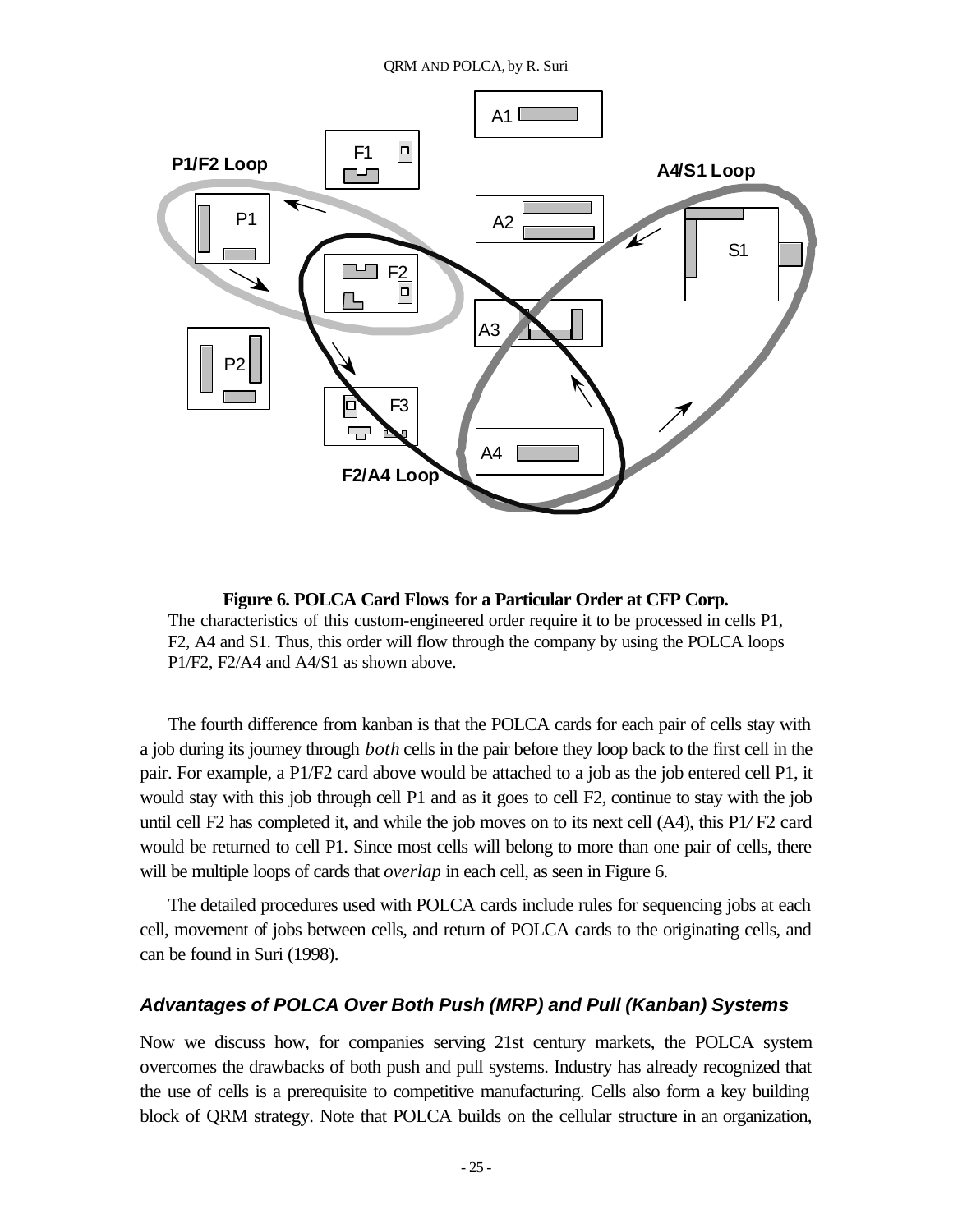and provides a simple mechanism to enable the cells to work together effectively. In a sense, POLCA combines the best of push and pull systems, while at the same time avoiding their disadvantages. Let us elaborate on this.

First, POLCA helps in managing short-term fluctuations in capacity and also assists in reducing congestion on the shop floor. Essentially, the use of POLCA cards assures that each cell only works on jobs that are destined for downstream cells that will *also* be able to work on these jobs in the near future. In other words, if a POLCA card from a downstream cell is not available, it means that cell is backlogged with work (or cells downstream from it are backlogged). Working on a job destined for that cell will only increase inventory in the system since somewhere downstream there is a lack of capacity to work on this job. It is more expedient to hold off putting organizational resources into such a job – those resources would be better used in other ways (e.g. this cell could work on another job that is needed soon by a different downstream cell).

Second, the use of HL/MRP as a driver in POLCA has two benefits: first, it allows a maketo-order environment through flexible routings that use cells as needed, and second, the use of authorization times generated by HL/MRP prevents build-up of unnecessary inventory. As we showed in earlier examples, for the typical 21st century markets context pull systems have the disadvantage of filling intermediate stages with inventory. By coupling the routing and authorization procedure using HL/MRP and the POLCA scheme, we ensure that the company does not make products just because those products have a pull signal; it makes products only when there is explicit demand for them.

Third, POLCA cards are not linked to part numbers. This ensures that there is no proliferation of inventory for companies that make a large variety of products or components. Since pull is essentially a replenishment system, it requires a base stock level of each component, which is replenished when it is used. In a high mix environment this could result in a very large amount of inventory, particularly for low volume products.

Fourth, unlike a pull system where workstations are tightly coupled via kanban cards, the POLCA cards flow in longer loops. There is coupling of cells, but it is more flexible. Remember that a kanban system is highly tuned to produce at a given rate. In fact, in designing a pull system, a good deal of effort is spent in determining the corresponding *takt* time. Indeed, the purpose of the tight coupling in a pull system is to find and eliminate the obstacles to achieving the consistent *takt* times. On the other hand, for 21st century markets one needs to satisfy varying demand for multiple (even one-of-a-kind) products. Recall the example of CFP Corp. where some products need more shearing and others need more punching. Hence a company can set some average capacities, but the actual rates and bottlenecks will vary from day to day. This is one reason for having the overlapping loops in POLCA. By making the card loops longer, the additional jobs in the loop act as a buffer to absorb variations in demand and product mix. This allows each cell to balance its capacity as best as it can for the current mix, which cannot be done with a pull system because of the tight coupling through the kanban cards balanced carefully with the takt time calculations. There are additional reasons for having the overlapping loops, see Suri (1998) and Suri and Krishnamurthy (2003).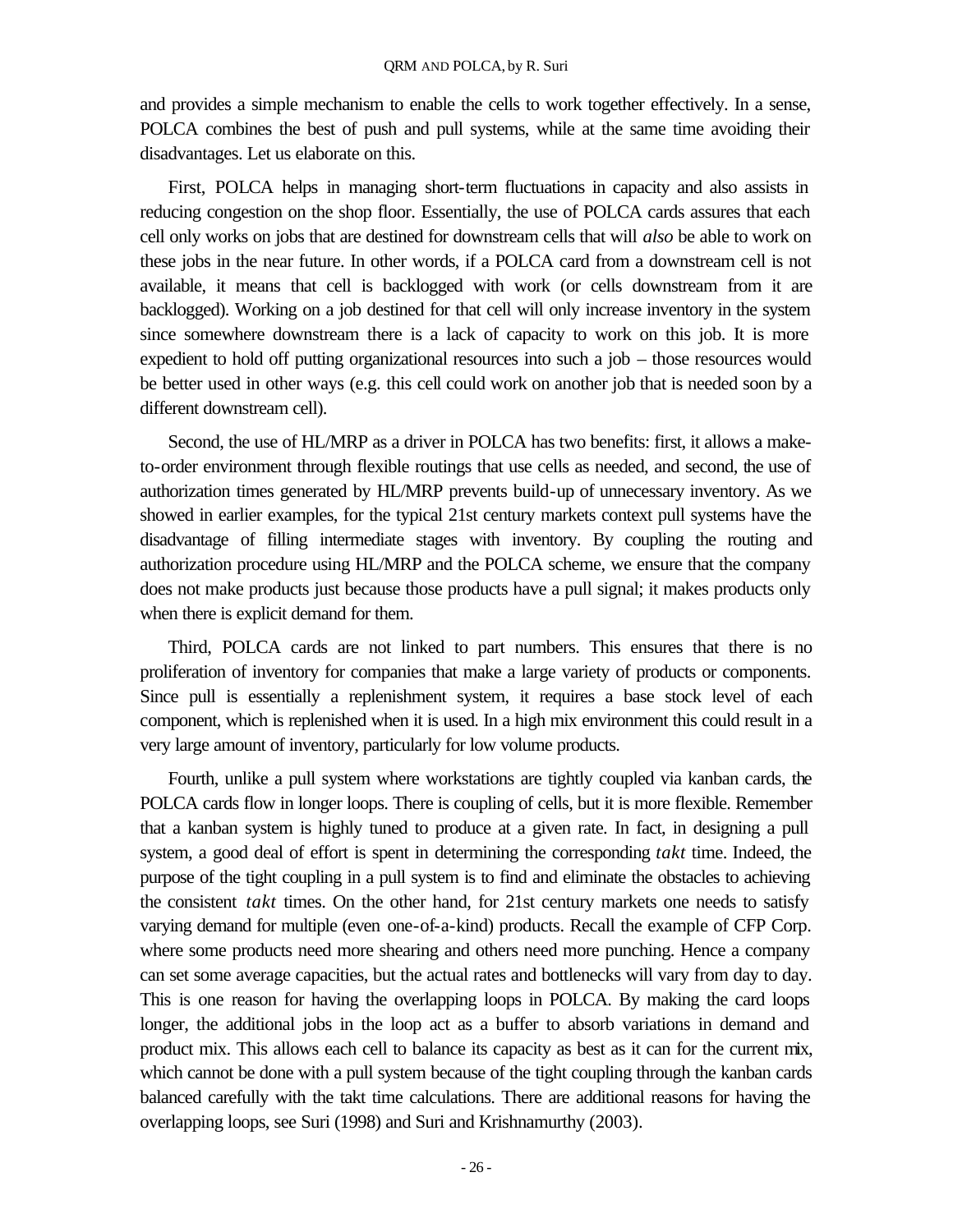#### *Case Studies on POLCA Implementation*

In partnership with its member companies, the Center for Quick Response Manufacturing (QRM) has implemented POLCA at several factories. For example, Rockwell Automation has implemented POLCA at factories in the US and Canada that make motor control centers (Honerlaw and Cronce, 2001; Gilson, 2002). These factories already had cells in place and had obtained substantial lead time reductions prior to implementing POLCA. The authors report that POLCA led to additional 15-30% reductions in lead time and work-in-process. At one factory, on-time deliveries between cells increased from under 40% to over 90%, verifying that POLCA truly helps the coordination of material flow across cells. At another factory, POLCA helped to increase output by 18%. It also eliminated the time previously spent by team leaders and schedulers on expediting. The system has been accepted – even praised – by shop floor employees and schedulers. A second example is provided by Olsen Engineering, a contract manufacturer that supplies hardened and precision ground steel pins, bushings, miscellaneous CNC parts, and tube bending parts. The manufacturing facility produces over 5000 different part numbers with highly variable demand, so pull did not seem appropriate, and thus the management team decided to implement POLCA (Dawson, Hansel, and Miller, 2002). The authors report that POLCA resulted in lead time reductions ranging from 22% to 68%. Work in process and stock inventories were also reduced significantly, in some cases by as much as 90%! In addition, the POLCA system significantly improved the operator morale and instilled a culture of continuous improvement at the facility.

The experiences with these implementations have led us to develop a step-wise procedure for implementing POLCA in a factory. These steps address several practical issues such as establishing the prerequisites for POLCA, determining the POLCA loops, computing the number of POLCA cards, determining the quantum of work a POLCA card represents, and addressing part shortages. Details of this step-wise approach can be found in Krishnamurthy (2002) and Suri and Krishnamurthy (2003).

## Prerequisites for Successful Implementation of QRM

We conclude this paper with a perspective on how to successfully implement the QRM strategy in an organization. As we mentioned, although the idea of competing on speed has been with us for a decade there are still many misconceptions about how to implement this strategy. Also, while much has been written about competing on speed, not enough information is provided on many supporting topics critical to its successful implementation. Based on our numerous experiences with lead time reduction projects, the QRM strategy tackles these topics by laying down the following prerequisites for a successful implementation:

• *There must be a company-wide understanding of the basics of QRM*, *what it means, why it is necessary, how it works*. Such an understanding must be provided to everyone in the enterprise, not just to manufacturing workers and managers. To implement QRM a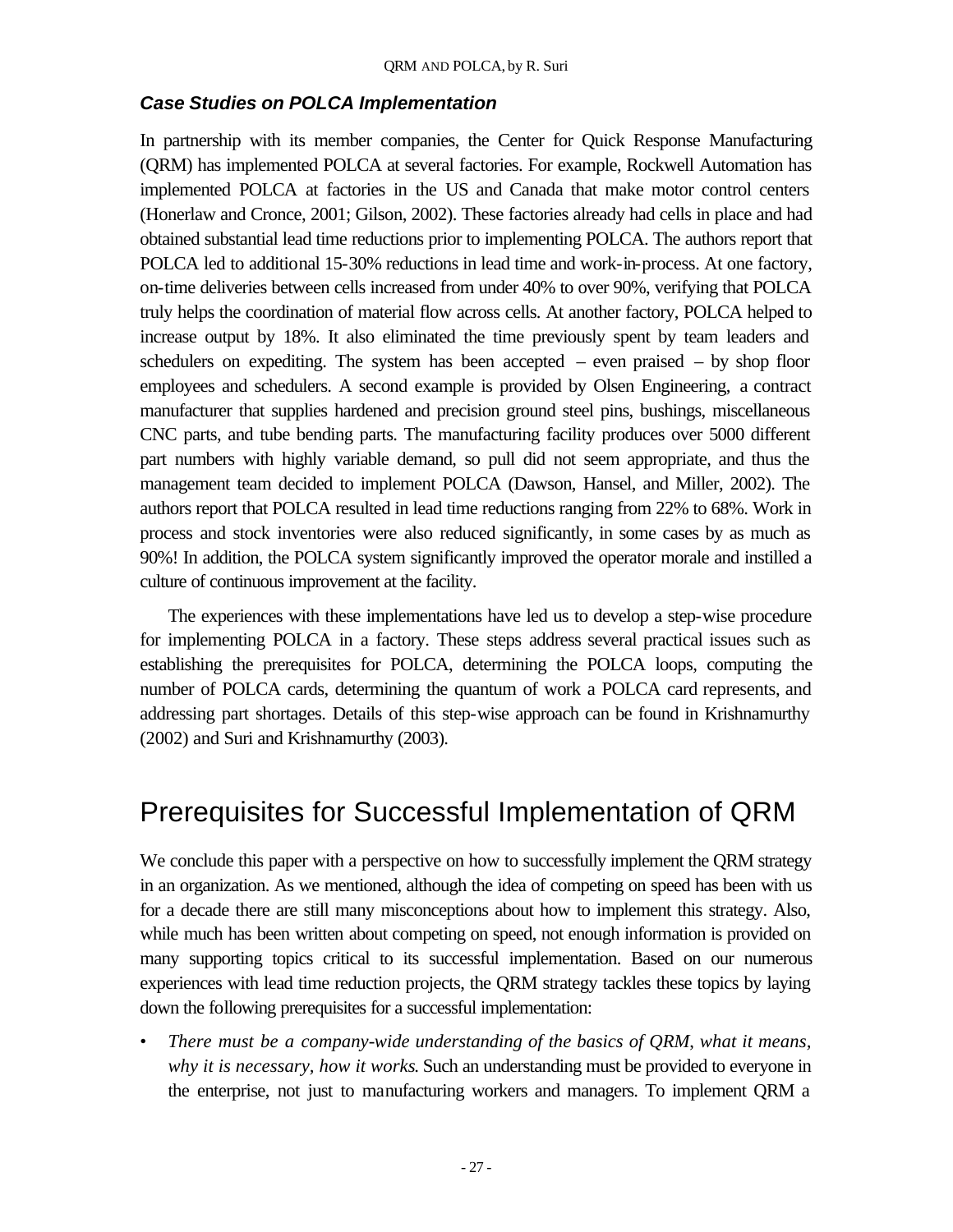company needs *active* involvement from senior executives, staff and workers in *all* functional areas.

- *Workers and managers need to understand some basic dynamics of manufacturing systems*. Specifically they need to know how capacity planning, resource utilization, and lot sizing policies *interact* with each other and how they *impact lead time.* Without this, we have found that there will be no buy-in to the key techniques and policies for QRM.
- *The QRM program has to be implemented in both shop floor and office operations*. We have found that office operations constitute a significant portion of the total lead time for products, yet they are often overlooked as an opportunity for lead time reduction.
- *Firms must eventually incorporate QRM policies in all areas*. This involves rethinking how the company operates in every area, not just obvious areas such as manufacturing and supply management, but also areas such as shipping, equipment purchase, employee hiring, accounting and performance appraisal. To get the maximum lead time reduction and the most benefit from the QRM program, all these policies need to be made consistent with the QRM ideal. However, note below that this should be achieved in stages, not all at once.
- *Shop floor and office employees, as well as managers, need to thoroughly understand the concept of work cells*. While the concept of cellular manufacturing has been with us for over two decades, cells are *not* passé: we continue to find lack of organizational will to implement cells, as well as incorrect implementations or outright failures. Most of these problems can be attributed to a misunderstanding of a few basic principles. Several case studies from our projects have shown that educating all employees and managers on the principles of work cells has turned failures around to resounding successes.
- *Obstacles to implementation should be anticipated as much as possible, so everyone is prepared to combat them*. This involves tackling the traditional beliefs (listed previously in this article) early in the cycle of implementation.
- *Even though you should create QRM education and awareness company-wide, top management should not attempt to reorganize the whole company for QRM right away*. Instead, QRM implementation should begin by focusing on a market segment where there is an opportunity via a quick response strategy, and a small part of the company should be reorganized using QRM principles, to serve this market. In this way, by trying QRM in one or two areas, management can minimize its risk and investment while it proves to itself and the rest of the company that this approach really works. After absorbing the lessons from this experience, additional parts of the company should be reorganized for QRM, eventually spreading the QRM program to the whole enterprise, as discussed above.
- *Concrete steps for implementing QRM should be identified at the start of the initiative*. By building on lessons learned from implementing QRM at dozens of companies, we are able to provide a detailed roadmap for successful implementation (Suri, 1998). It is important for management to review the entire map early on in the initiative, so that they buy in to the whole plan.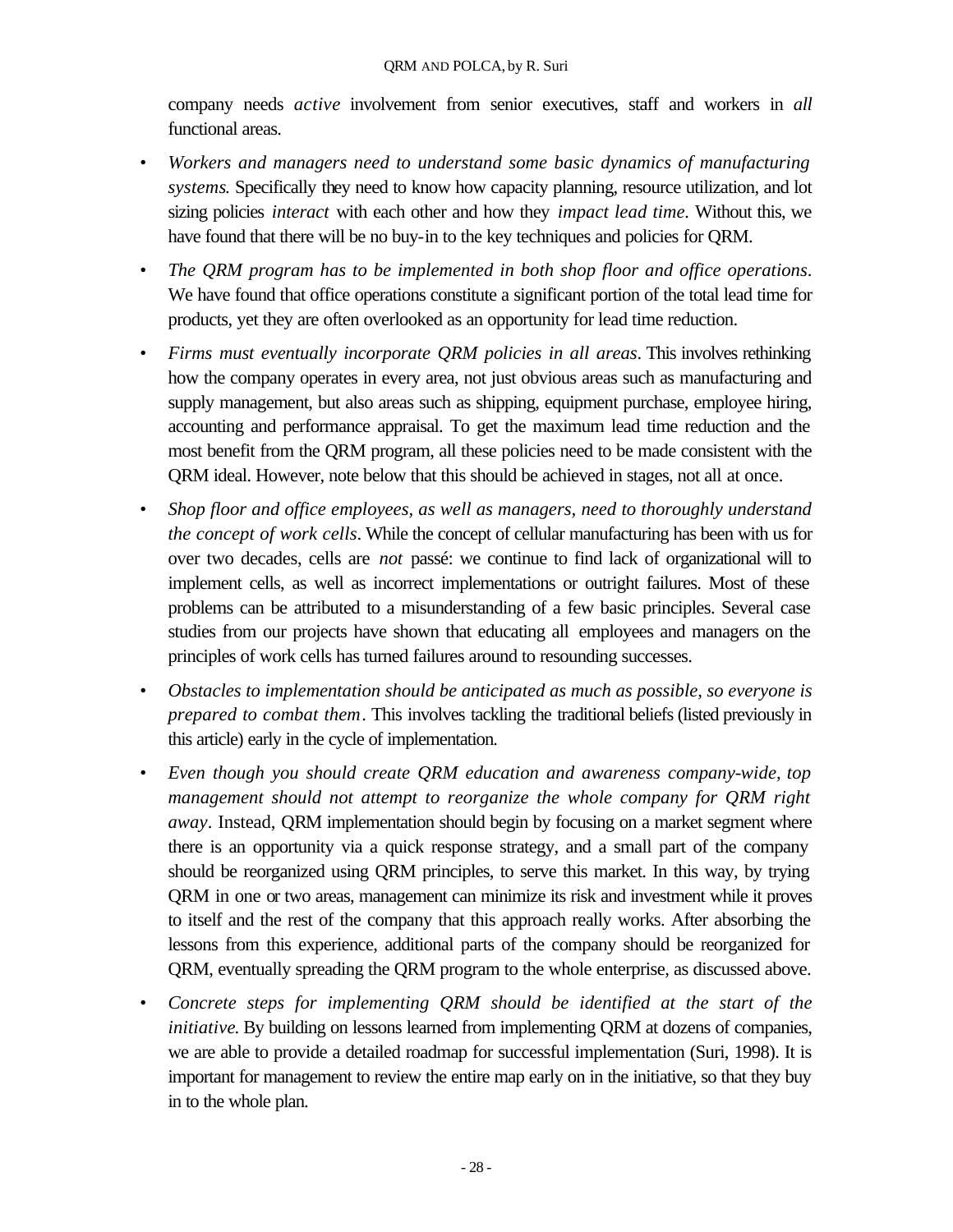As we stated earlier, a key aspect of the QRM approach is that all the principles stem from a single theme: *reduce lead times*. Some popular manufacturing management approaches appear as a collection of disjoint ideas; managers and employees have to remember a list of assertions such as the "five S's." In contrast, the entire set of principles in QRM strategy are derived from one theme, yet these principles are powerful enough to span the entire organization, from the shop floor to the office, from order entry to accounting, from purchasing to sales. Such an approach is more palatable to managers than a disparate collection of ideas, because it enables them to stick with a consistent message to the organization.

Another lesson we have learned from all our QRM projects is that *lead time reduction cannot be done as a tactic; QRM has to be an organizational strategy led by top management*. To significantly impact lead times companies must change the traditional ways of operating and redesign organizational structures. Such changes cannot be made without total commitment from top management. Hence educating senior managers on QRM strategy and getting them to buy in to the roadmap for implementation must be the first step in a QRM program.

As the enterprise implements QRM, it will find itself more and more effective at serving 21st century markets. While the competition struggles to find efficient ways of dealing with the myriad of options or customizations demanded by 21st century customers, this company – using the winning combination of QRM and POLCA – will not only satisfy these customers, but it will do so with higher quality, lower price, and shorter lead time than the competition. In so doing, this firm will substantially increase its market share and gain long-term competitive advantage.

## Bibliography

- Blackburn, J.D. (Ed.) 1991. *Time-Based Competition: The Next Battle Ground in American Manufacturing,* Business One Irwin, Homewood, IL.
- Becker, T. 2001. "It's the People that Make the QRM Cell Successful," in Suri et al. (2001) cited below.
- Charney, C. 1991. *Time to Market: Reducing Product Lead Time,* Society of Manufacturing Engineers, Dearborn, MI.
- Dawson, M., T. Hansel and B. Miller. 2002. "POLCA Implementation in the Manufacture of Pins with a High Variety of Dissimilar Routings and Order Quantities", in Suri and Rath (2002) cited below.
- Ericksen, P.D. and R. Suri. 2001. "Managing the Extended Enterprise," *Purchasing Today*, Vol.12, No.2, February, pages 58-63.
- Gilson, S. 2002. "Results of Implementing POLCA at Rockwell Automation, Richland Center," in Suri (2002) cited below.